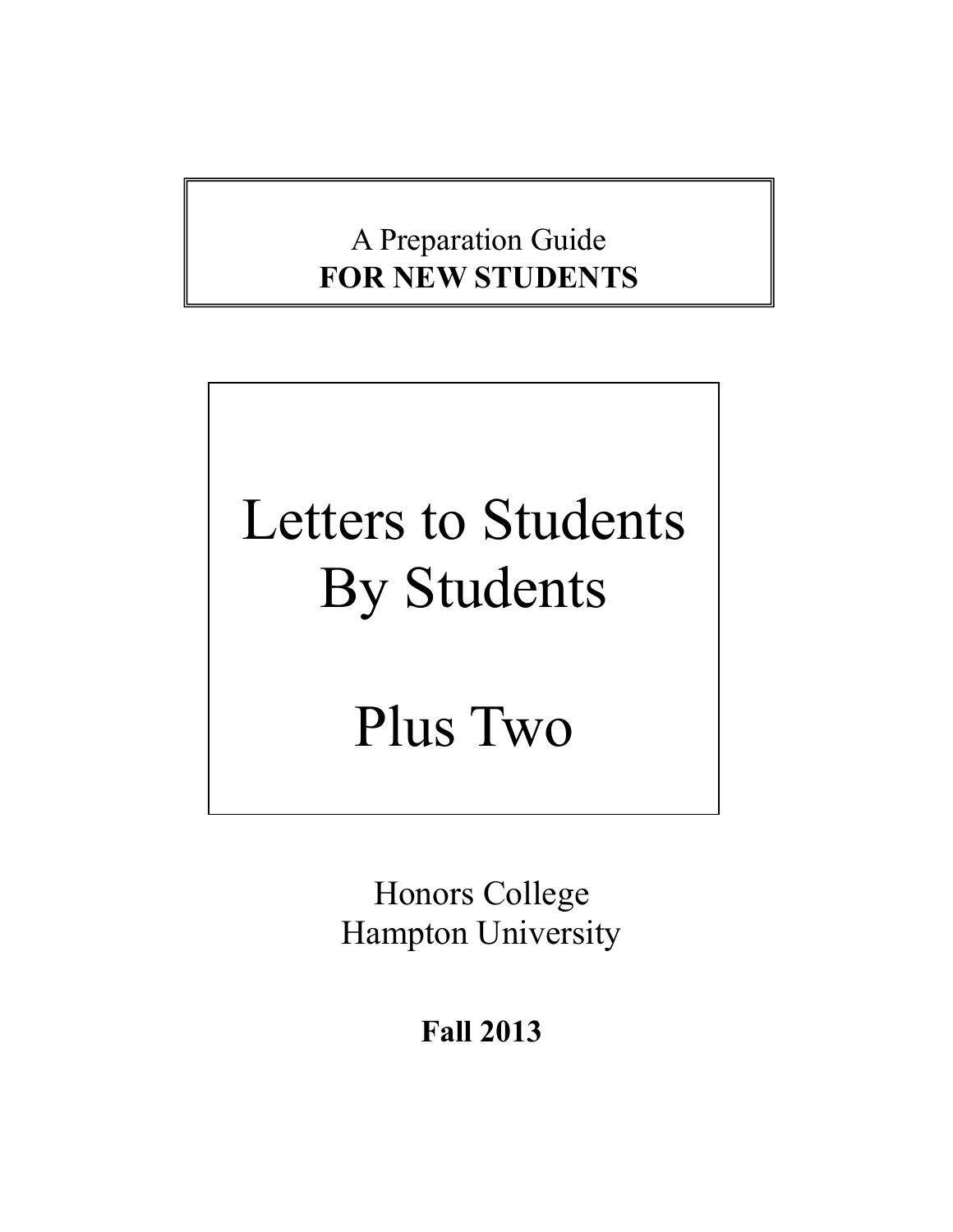Dear Onyx Family,

Welcome to Hampton University!!!!

It has nearly been one semester, do you still have the enthusiasm you had during orientation? If so, that is awesome! If not, that is normal. It is normal because the work required to proceed through the journey is much more daunting than the idealism we have before we start the journey. However, in no way should you be discouraged! It is my hope that some of the ideas I share will help you proceed along your journey.

First, I would like you to ponder the following idea: *Yesterday is over and tomorrow has not arrived, so remember to be present for today.*

Everything in the past has prepared you for this opportunity. Do not squander the precious time permitted by this opportunity relying upon or attempting to relive the past.

In addition to that, although the journey through college is one of preparation, do not become consumed with the future. This time, right now, is essentially all you have. Make the most of this time by doing YOUR BEST in class, engaging in new friendships, and growing with new experiences. Eventually, this portion of your life's journey will pass and its opportunities will become irretrievable – make the most of today.

Here are a few other ideas to ponder:

- *Discover who you really are and begin shaping who you really want to be.*
- *"Paint a picture of success and put yourself in it" ~ KRS One, Hip Hop Legend*
- *Studying to pass a test is cool, but studying to learn the information is better.*
- *Take risks because playing it safe gets you nowhere.*
- *The road to success is always under construction.*
- *The biggest room in the world is the room for improvement.*
- And finally *open your mind*.

Do not lie to yourself with procrastination, false confidence, and ill-based assumptions. The more receptive you are to new information, new experiences, and new opportunities, the more rewarding your college experience will be.

Remember, this is just the beginning of your journey – there is so much more to learn.

With open arms and an open mind,

Dr. Sabin Duncan,

Director, Freddye T. Davy Honors College **Proud member of Onyx 3**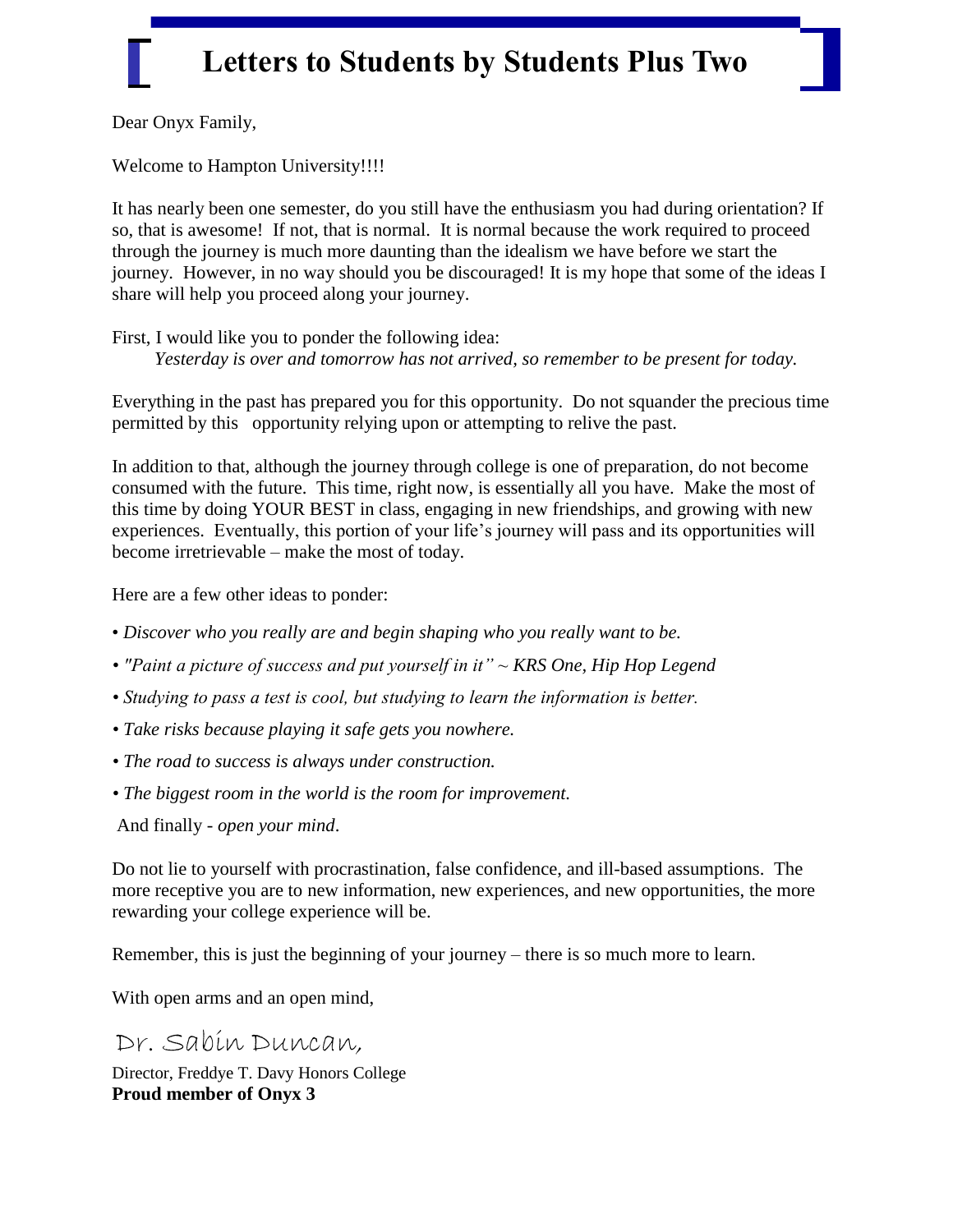Dear Freshman Hamptonian,

I'm sure the last thing you want to read is a letter giving you sentimental, theatrical and "knowit-all" advice about surviving college. This summer you probably received an overflow of opinions from your parents, relatives, mentors, siblings and friends about how you should spend your next four years at Hampton University. I can assure you that this letter will not provide you with anymore advice because I refuse to preach a sermon you've already heard. However, I will share with you some of the life lessons I've experienced at "Our Home by the Sea."

The most important life lesson I learned is that you must be honest with God and yourself. There were times I was in denial about many issues happening in my personal and academic life because I didn't want to face failure and criticism. In the end, I created more damage in my life when I neglected to communicate and put my faith in God and my family to defeat these setbacks. You are going to face some types of adversity in college, it may be academically or socially but it will happen sooner or later and it's important to tackle these issues and have faith so that you can conquer through difficult times.

Another important life lesson I learned is that you can't be in a rush to form friendships. When I arrived on Hampton's campus I only knew one person and he was a senior from my hometown. We barely saw each other because he was busy with his classes and graduation, so I had to figure out the campus culture and etiquette on my own. In the beginning, I felt isolated and out of place because it seemed like everyone around me was creating friendships quickly and I still couldn't find the right connection with anyone. My roommate and I realized that we shared completely opposite ideals about "everything" and the notion of a friendship between us would be nearly impossible. I was on the verge of getting comfortable with the idea that I would spend the next four years alone until I met one of my best friends in a journalism class one day. We instantly connected and have been friends ever since that day. I met my other best friend by simply asking to sit next to her in the cafeteria. You can't force friendships and you have to let things happen naturally.

The final life lesson I will share with you is that it's important to find your passion. I always enjoyed writing which is why I chose broadcast journalism as my major but I never grasped the idea that it was also my passion. Finding my passion has helped me carve a plan for my future. If you are able to find your passion and turn it into a lucrative career then it won't even feel like a job and it will be a fulfilling experience. Lastly, I hope my life lessons can help you through your journey as a Hamptonian.

Best Wishes, Raybin Dockery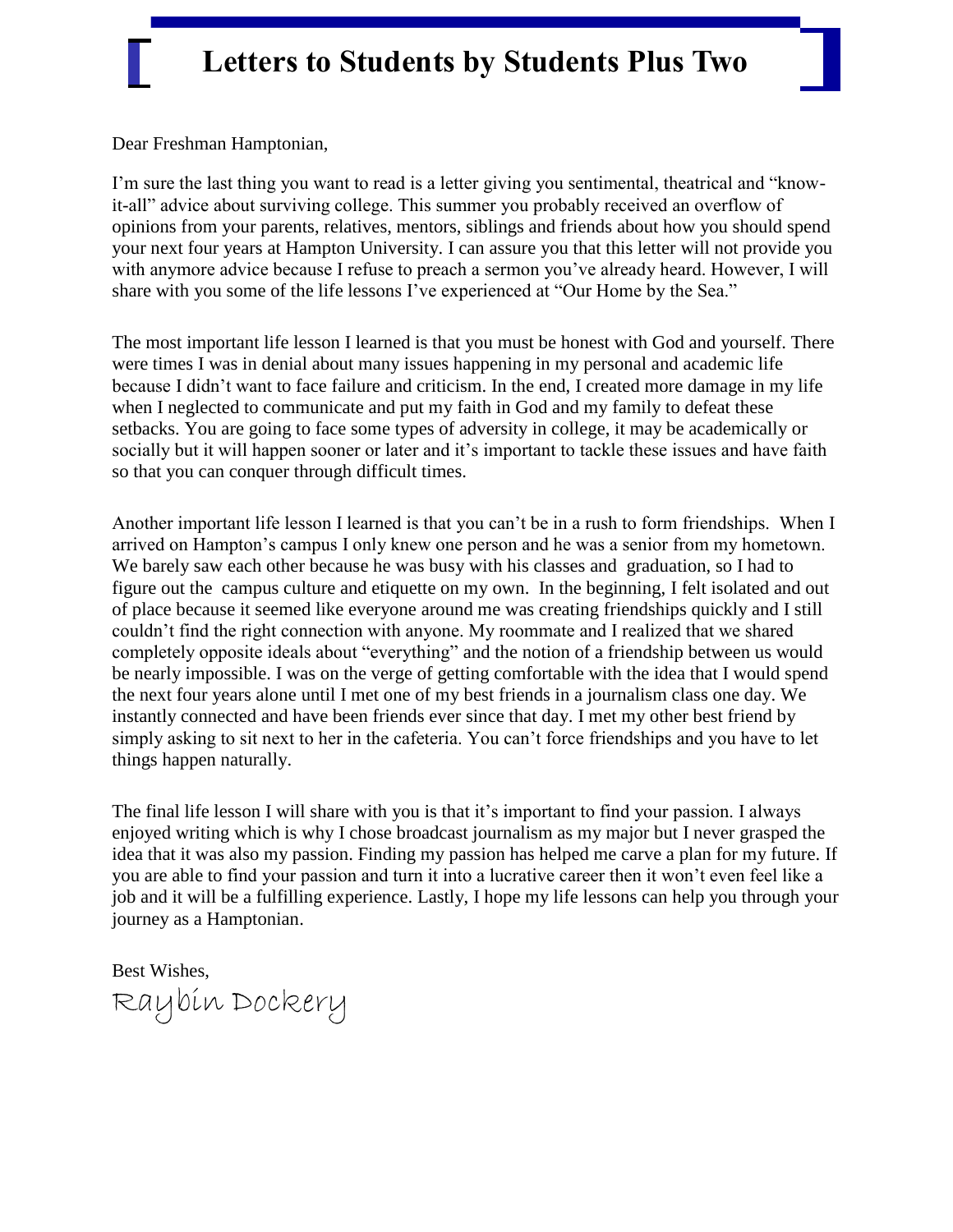Dear Freshmen,

First off, I would like to welcome you to our "Home by the Sea." More than likely you have heard the phrase, "Hampton is what you make of it," a million times from Student Leaders, resident assistants, big brothers, or big sisters since you arrived; I can guarantee that you will hear it quite often during your tenure at Hampton. Personally, it is something I live by. This journey you have just embarked on is going to be filled with so many experiences that you will probably never get to experience again. Cherish each one and be sure to *seize every opportunity* that comes your way, but keep in mind to *make the smartest and most responsible decision* for you.

Being a first-generation college student, I didn't really have anyone at home to guide me through these years of college. Coming from Houston, I knew NOTHING about the east coast or anywhere outside of Texas and Louisiana for that matter. I'll be honest, before coming to Hampton I didn't even know what a HBCU was. Unlike most people, I didn't come alone (I came with my best friend) so I thought that would make the transition easier. Boy oh boy was I wrong. I'm more of an introvert; while Cynthia (the bff) is an extrovert so she was into all the freshman activities and meeting new people. It took me more time to get out and mingle with people. I live with no regrets, every decision I make is made for a reason, so I can't say that I regret not getting out there but I can say that I wish I would have been more proactive early on. There are so many interesting people at Hampton from all walks of life and they are just waiting to meet you. Get out there and keep an open mind. Don't let *anything* hold you back. Just remember *you chose Hampton for a reason, stick with it. Think about your future every morning when you wake up and every night before you go to bed.* You are constantly making decisions every second of the day and each one you make determines your future, whether it's five minutes after you read this book of letters or when you finally get back to your dorm after a tough day of classes. One of the most crucial decisions you make on a daily basis is your attire for class. Ladies and gents, please be mindful that one day when applying for an internship, graduate school, or a job you are going to need recommendation letters or references from your professors to speak on your behalf. No one wants to be remembered as the young lady that dressed for the club every day instead of her 8am class or the young man who wore his hat inside the classroom and had his jeans hanging below his knees. Ladies, I'm not saying you can't be cute, but there are other avenues to doing so. Gents, I don't really understand sagging but I'm sure it's not too hard to pull them up and put on a belt. Just be mindful of your decisions.

*Never lose sight of who you are.* There is an unspoken stereotype that Hampton students act a certain way. Ladies, please do not come here acting uppity if that is not who YOU truly are. Treat others as you would want to be treated. Seriously. You're not in high school anymore, so the "mean girl" act is over. Yes, in college there is a time for fun, but you're not paying nearly \$35,000 a year to party, you came to further your education. If you have always been a hard worker, stay that way. It's not "cool" to go to class unprepared. Don't let anyone convince you that you should do anything you don't want to. Stay true to who you are. Respect yourself (both ladies and gents) and you will be respected in return. This will not only help you to grow, but you may just begin to find out who your true friends are overtime.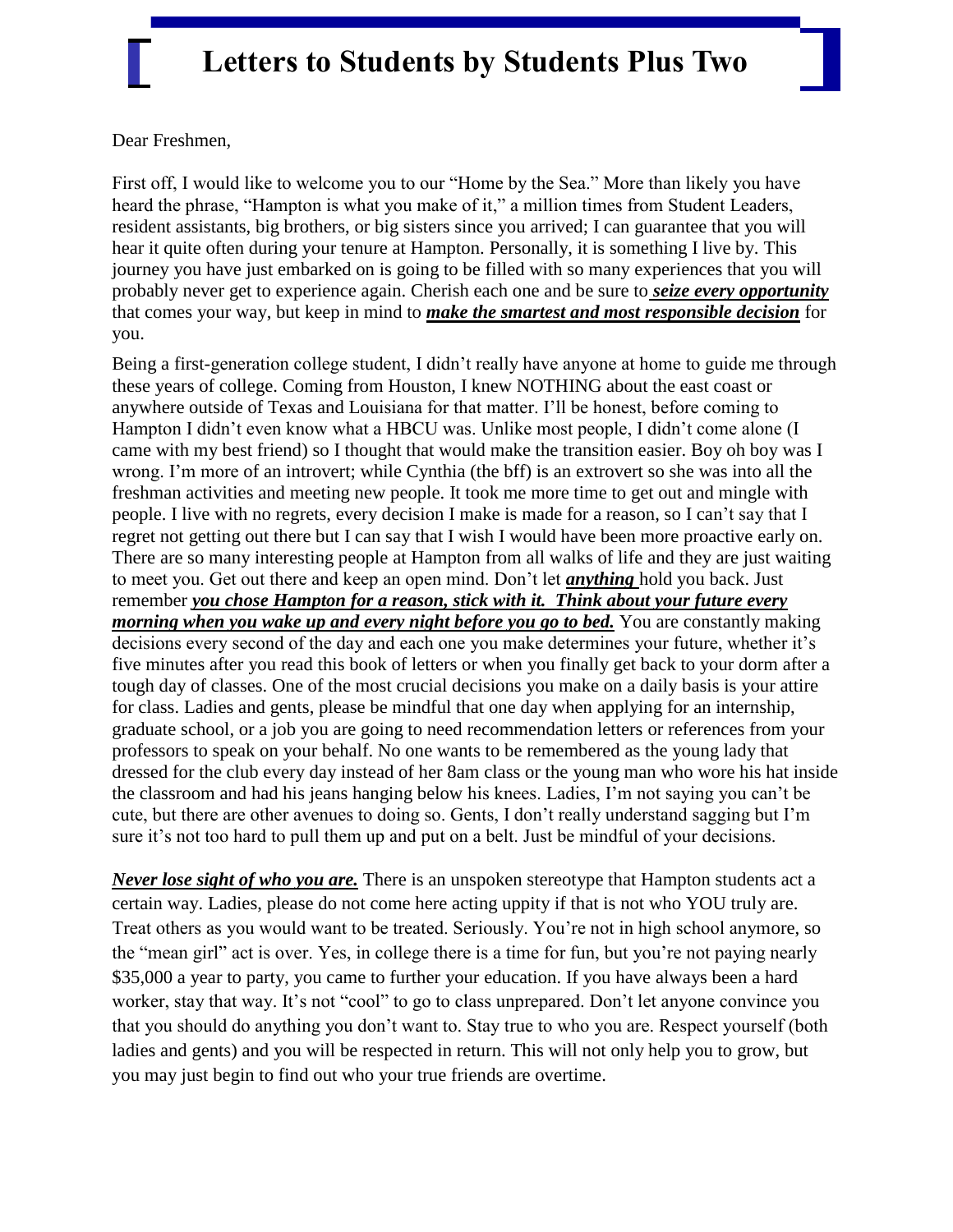This time, right here…right now is just for you. No one can take it from you unless you let them. Enjoy everything that Hampton has to offer. Go to all events, even the ones that seem "boring." You never know what will spark your interest. Stay focused and prioritize. Most importantly, stay you and realize that good people don't just up and change; they enhance themselves to be a better person than they were the day before. Once again, I welcome you and hope that you have a successful first year and tenure here at Hampton. Good Luck!

Sincerely,

April Thompson,

Nursing Major

To the newly inducted freshman class,

You are on your way to a journey of a lifetime!!! Congratulations on your accomplishment on becoming a part of the 1,100 new freshmen onto Hampton's campus!

One of the first lessons that you MUST learn is to build a network. Networking is one of the most important and helpful skills that you will need to survive at Hampton. This particular skill could help you purchase books, learn about future classes, receive internships, and gain a new friend. Although it is cliché, you will definitely make friends of a lifetime here at Hampton University.

As a student who has experienced moving far away from home, I understand when one can get homesick. The people that you choose to surround yourself with will be the same ones that can help you get through rough times. Reach out to those that are from your state or region. Try to join a Pre-Alumni Council so that you can find others that can relate. Hampton is a school full of students that come from numerous states and countries around the world. Most people at Hampton are not native to the city, so it makes it easier sharing new experiences.

My final piece of advice is to get involved! There are over 100 different organizations at Hampton University. There is at least one organization that will catch your attention! These campus organizations are here to help students bond and share a purpose so that they can serve others with their service and/or talent. At the same time, you may be able to make a change and serve in a leadership position.

Whatever you decide is up to you. Don't forget to make your mark at Hampton. After all, this is an experience that you want to make the best of!

Sincerely, Kimiko Krieger

Onyx IX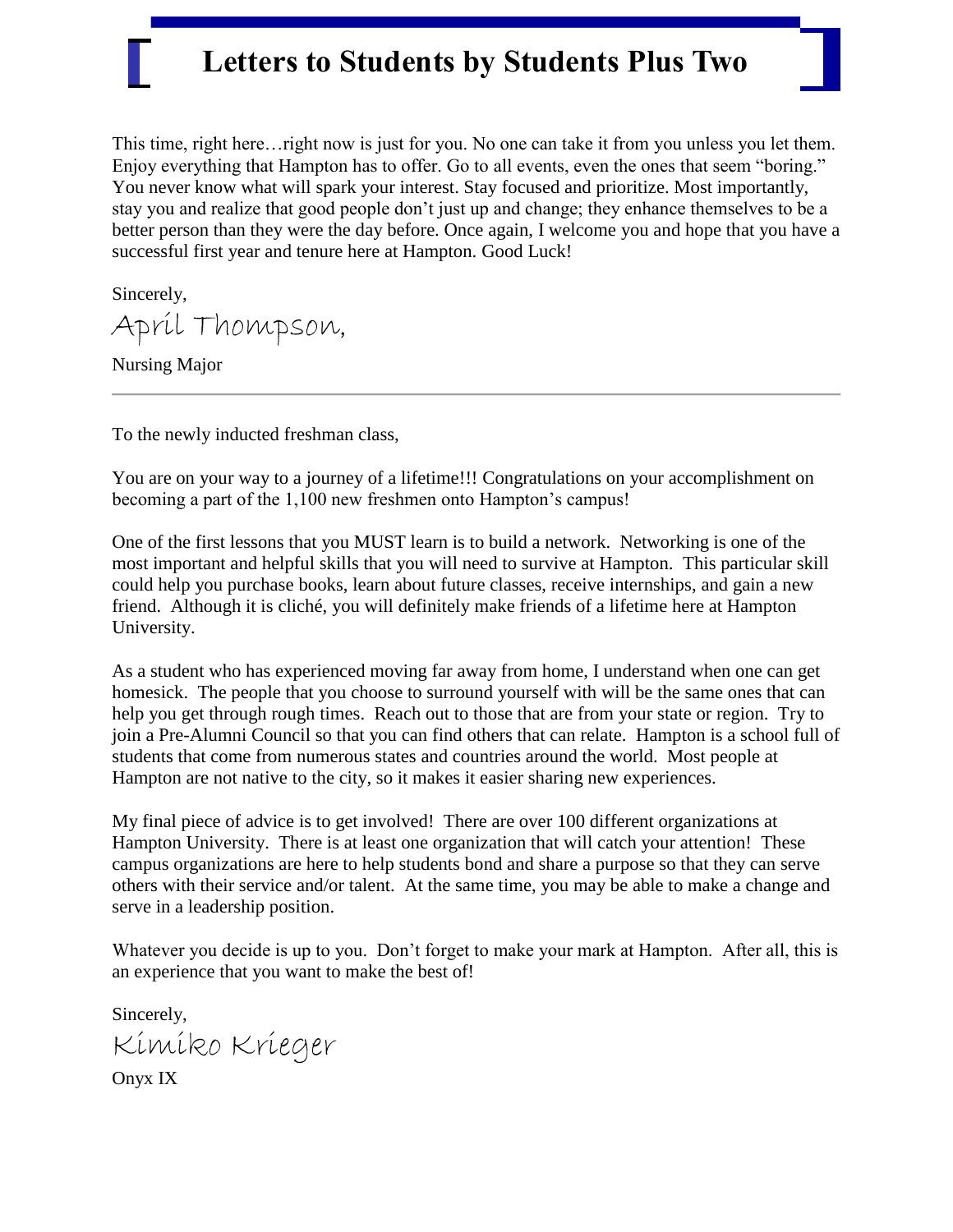Dear Freshmen,

If I knew then what I know now, what would I do differently? My answer is simply, nothing.

When first tasked with this assignment, I began to automatically think of my beginning days at Hampton, simply struggling to find my place. I actually remember sitting in the lobby of Virginia Cleveland Hall reading this same book of letters trying to find a sense of purpose in my new life. I actually cannot believe that just a few years ago I was sitting in your seat just trying to make it through. While my journey throughout Hampton has not been the easiest and at times not the most enjoyable, it has been the most informative and rewarding. Never in my life have I literally had the world thrown to me and all I had to do was catch. So many opportunities will be presented to you throughout your time here and it is your single job to take advantage of every one no matter how big or small.

You've probably already heard it but I will say it to you again, Hampton is what you make it. You have the power to make the next 4 or 5 years the absolute best years of your entire life. No matter what challenges or struggles you face hold fast to your dreams and continue to press on because those days will soon be behind you. Even at my lowest I am so grateful for the time I have spent learning, laughing and growing at this wonderful institution. As my time here comes to a close I know that Hampton and most importantly the Freddye T. Davy Honors College helped me to become a person that I never thought possible and I urge you all to let these institutions change you as well. Be open to the process and see where life takes you. Good luck!

Kelli D. James, Hampton University Class of 2014

Dear freshmen,

Don't be alarmed, but you will not be who you are at this exact point in time. You will never dress the same, hang out with the same group of friends or behave the same. The only thing I can guarantee, is that the only thing that will remain the same, is change. With that being said, will you change for the better or for the worse? Never forget who you were when you arrived to Hampton and where you would like your ambitions to take you. You'll change your mind. You'll change your mind again. When you make your final decision, be 120% sure it's the right decision for you; not your parents, not your friends, not for anyone else—just you. College is a time of experimentation and to really become one with who YOU are. Now is the time to figure out what you like, what you don't like, what you're good at and planning the next 4 years of your life. Oh, and learning somewhere in between. No one is here to tell you have to do this or that and that's what really shapes who you become. Your parents can preach to you until they're blue in the face, it never means anything until you're thrust head first into the situation.

Become involved. Yes, your number one priority is to earn a degree. At one time or another, the pressure and stress to earn that degree will get to you. Join at least ONE club or organization on campus that genuinely peaks your interests, meet someone new and try something different…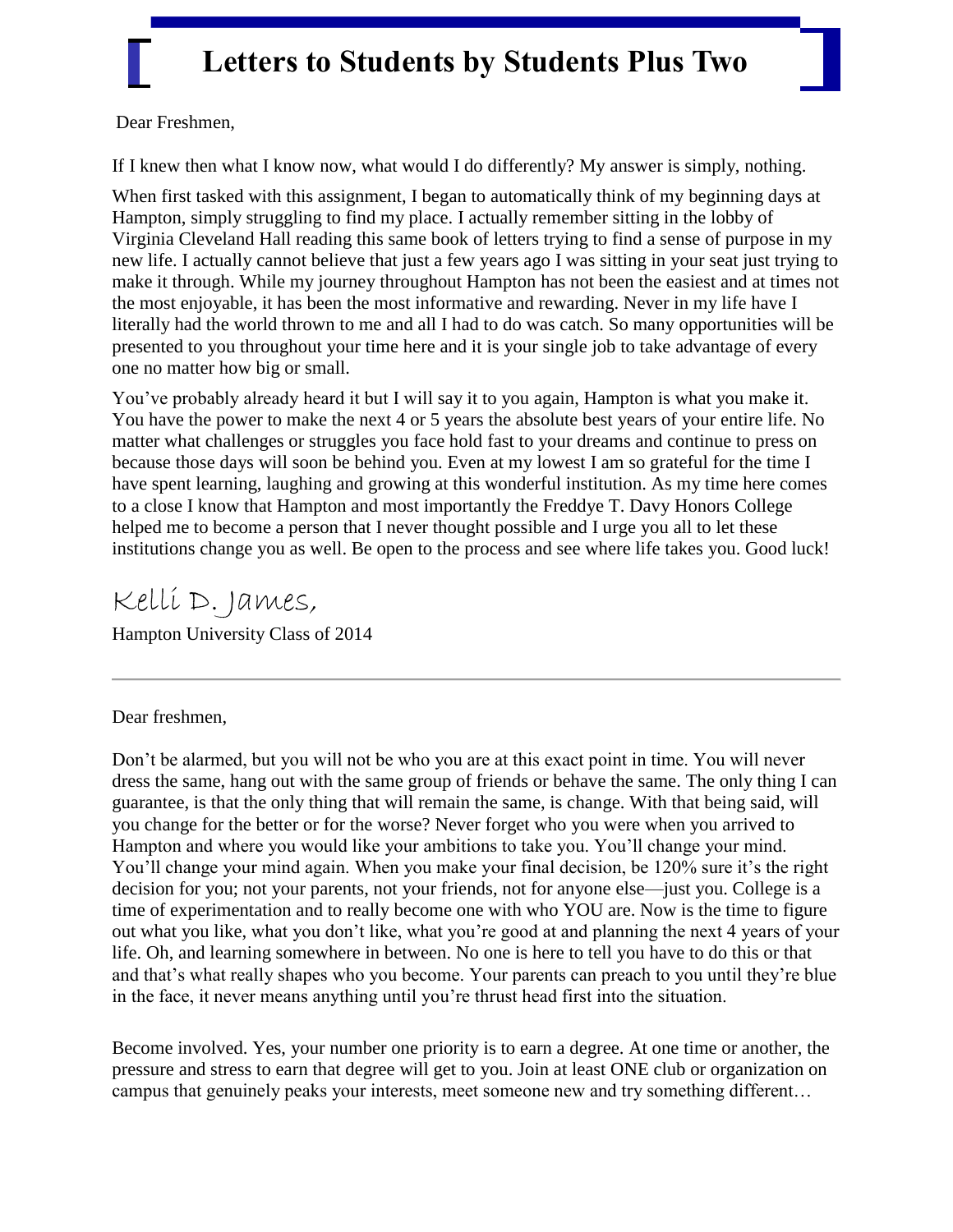you might be surprised. Not mention, being involved forces you to become more focused and improve your time management skills (also important). A word of advice, don't allow your social life to overpower your academic habits. Take every skill, habit, lesson and experience from high school and build upon it.

Keep in contact with your family and friends from your home state. Bonds can either be weakened or strengthened by distance. Call your loved ones; let them know how you're doing. You don't have to only call them for money. They went to college too at one point in time; they may or may not have some advice that will help you through tough times. And, who knows, they may deposit a surprise from time to time in return. Parent's weekend is your friend! A trip to Wal-Mart, Target or a good meal will make a difference.

Be an active learner. Chances are you'll probably mostly likely understand the material more. Take the Ms. Frizzle (from the Magical School Bus') approach, "Take Chances, Make Mistakes, Get Messy!‖ Active learning is both an experience and dialogue. Not only will be forced to reflect on what you are being told, but examine what it is, if you agree or disagree with it and if you want to question or test it. Dialogue with others also helps us learn because we learn what other people's perspectives are and compare theirs with our own to reach a consensus; others might also help us look at something in a completely different way. Take full advantage of the resources readily available to you; there is no excuse for failing a class.

Enjoy college! Some people aren't even afforded the opportunity for a number of reasons. Be thankful you're able to attend this illustrious university and carry on the legacy of Hampton University left behind by those preceding you. After these four years, adulthood will hit you like a ton of bricks. You'll have to pay back loans, starts paying bills, and work a full- time job. Enjoy the now and reap the benefits later. This is your time. Write your own story with an exciting ending!

Sincerely, Kayla Childs

#### Dear Freshmen Class,

*During the 1957 World Series, Yankee catcher [Yogi Berra](http://pawprints.kashalinka.com/anecdotes/berra.shtml) noticed that Hank Aaron, batting for the Braves, grasped the bat the wrong way. "Turn it around," he said, "so you can see the trademark." But Hank kept his eye on the pitcher's mound; "Didn't come up here to read," he said. "Came up here to hit." Aaron proceeded to hit a homerun.*

Throughout your matriculation at Hampton, there will be plenty of distractions. Often, distractions are subtle and uneasily detected. Yet they interfere with you accomplishing the tasks set before you, the dream you are pursuing, the *purpose* you are seeking to fulfill.

Onyx 10, my challenge to you is: *Remember why you're here.* College is typically referred to as "the best times of your life." I hope that your experience at "your home by the sea" will be enjoyable, memorable, and "fun". But *remember*, your purpose for being here at this university is to expand your knowledge, acquire new skills, and ultimately, be equipped with the necessary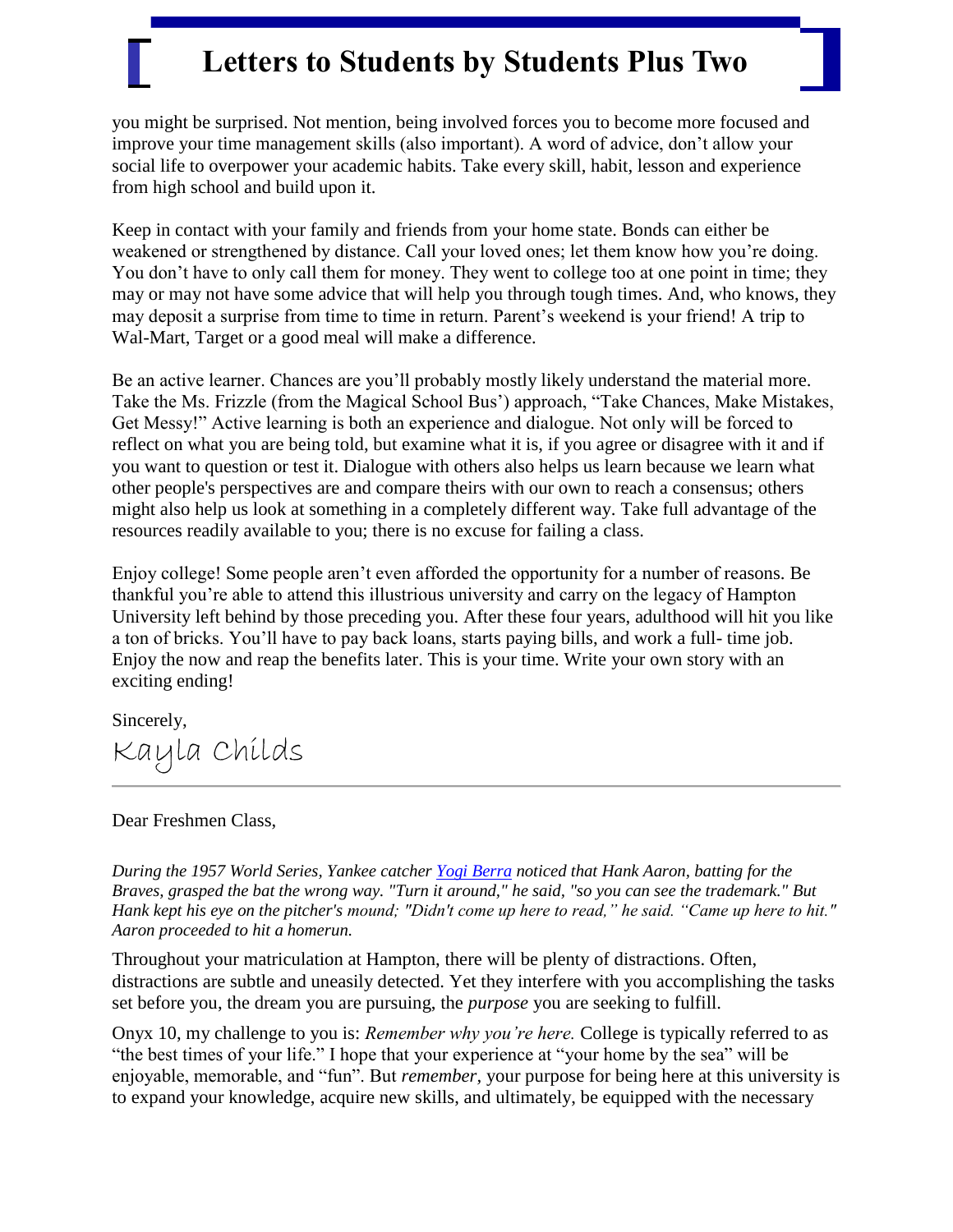tools to positively impact society.

Remember your purpose, focus on achieving your goals, and stay mindful of the sacrifice and investment of those who have supported you, encouraged you, and made it possible for you to be where you are today. I hope that you will have a prosperous and enriching experience at Hampton.

Sincerely,

Meagan P. Downing, Onyx 9

Dear Freshmen,

As you work to navigate your new life as a college student, I want to share a few pieces of advice to help you along the way. The first thing I encourage you to do is protect your virtue. Stay true to yourself and the values you have already set. A lot of people get to college and lose themselves trying to cling things that don't line up with their true self. Be real, be you, and be mindful.

The second thing I want to suggest is to get involved. Now is the time to experiment. Join Student Government, volunteer, or even take a sailing class. Whatever floats your boat. Your life is comprised of all your experiences. These experiences will allow you to learn a lot about yourself and even uncover hidden talents or interests you may have.

The final piece of advice I have is to embrace change. Situations in college change rapidly. You must learn to be flexible and adapt in order to avoid unnecessary stress. Your life will be transformed dramatically over the next four years. From change comes growth. Being receptive to change will help you develop most effectively in all aspects of your life.

Trust me when I say that the time at Hampton will fly by! Take risks, make friends, and be smart. I wish you all the best and hope that you will have a wonderfully unique experience at Hampton University.

Best Regards, Marissa English

#### Dear Onyx 10,

Embody what you represent. Onyx by definition is a rare, black stone that can be comprised of different colored layers. The Onyx class associates itself with the black diamond because it is also a rare, black stone that forms under extreme temperature and pressure. So what does geology and all of this talk about rocks have to do with you? As Onyx, you should stay rare, do not conform to ideals and images that do not represent who you are as a person. Be layered, meaning stay open-mined and involved. College is more than going to class and getting good grades, it is what you make it. Take form under extreme conditions, never give into pressure, and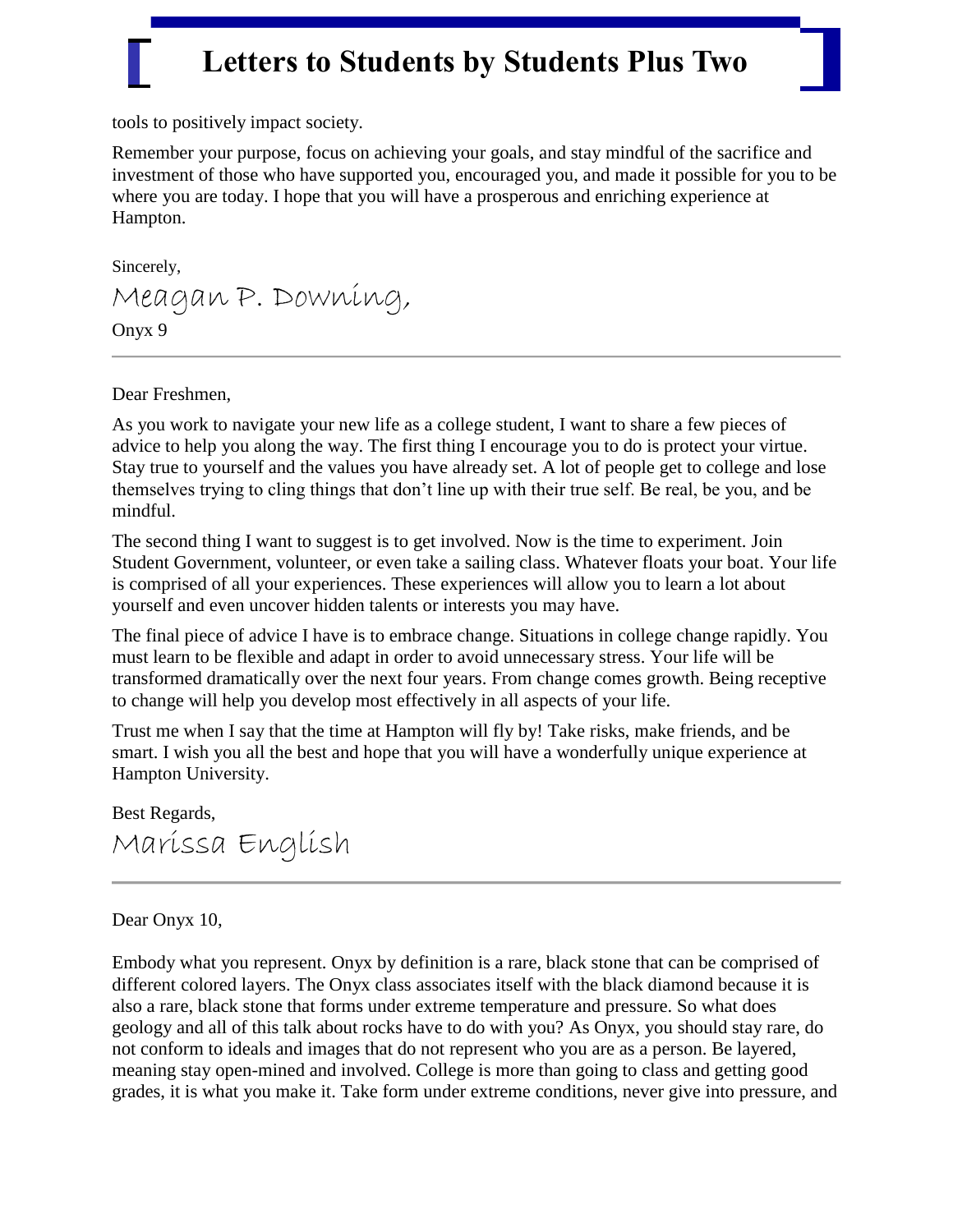know that some situations are not easy to deal with. As Onyx, you shine brightest when moments in life seem tough. Lastly, never forget that you are black. "Black" representing, your culture and your ethnicity, do not forget who you are, where you come from, and how you got here.

Onyx 10, by embodying what your class name represents, you will enjoy your tenure here at Hampton University, and effortlessly carry out the Legacy of Onyx!

With love, Myiah Davis, Onyx 9

Dear ONYX 10,

I have to open this letter with a line from Timothy McCall Jr. a Freddye T. Davy Honors College Alum, "Get ready for a wild and crazy ride; what you are about to experience is something that you will never get to experience again." When I first read this line in my letters to freshman book, I did not believe it but this is very true. This is the best way to describe my experience at Hampton University, and I hope that this will be your description of the Hampton experience your senior year at Hampton University.

Hampton is truly what you make it. If you sit in your room everyday all day studying you will not have the full Hampton experience. Now I am not saying go out and party every night and get kicked out of school, but I'm saying create a balance for your study and social life. When I was a freshman I never missed a party in Holland or the ballroom. Saturday night was my time. Monday through Saturday morning was my school time. You must find what works for you find your balance.

My second piece of advice is watch out for the upperclassman. Girls, the upperclassman boys will get in your ear, and the freshman guys will use the ratio to their advantage. Be smart, freshman year is indeed a time to explore but you also need to remember what your mother taught you. Don't become the Hampton stereotype. Girls also remember you can have fun, you can go to parties and twerk, the problem is when twerking hits the internet. Which leads me to my third piece of advice, not everything is meant for the social media.

Twitter, Facebook, Instagram, and Vine are all fun and games until you are remembered for being the person with the red cup in their hands, and you're trying to apply for the job and that comes up. Twerking videos are ok for your friends back at home who are not in college but if you ever have hopes of finding a job keep that off the internet. Just because your page is private does not mean it cannot be found.

My last pieces of advice are get involved, and find your niche. I live my life by the song *I Was Here* by Beyoncé. If you have not heard it listen to it. When I came to Hampton, I came as a shy first generation college student who did not know what she wanted out of her college experience or life. By second semester of my freshman year, I knew I had one goal in mind, and that was to have a lasting impact on this campus. I wanted to leave a mark on Hampton University. So I sought out to join organizations with that encompassed my goal, SLP, Student Government Association Senator, PRESS mentor, and most importantly The Freddye T. Davy Honors College Program.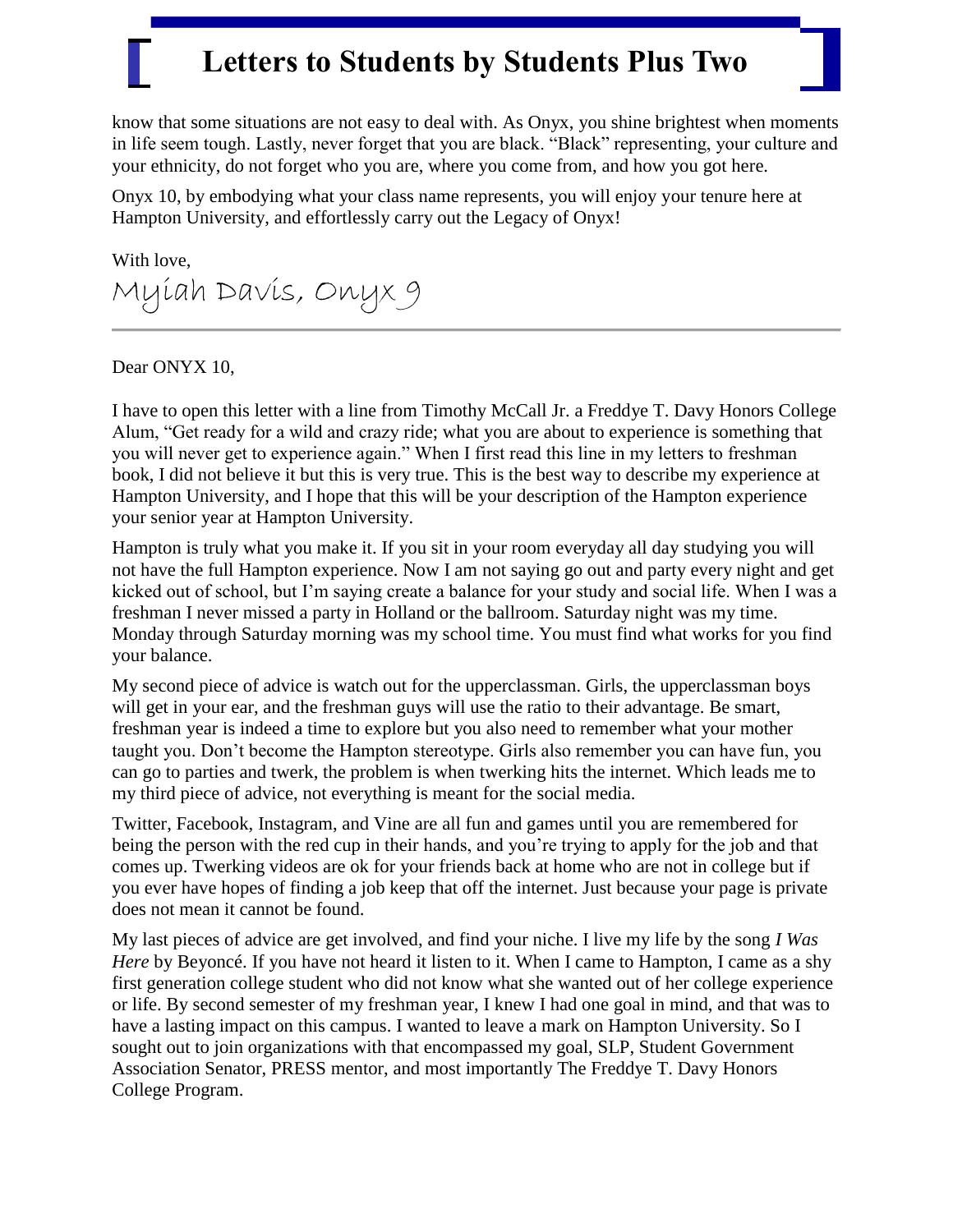Please, Please, Please, follow my advice, and you will be the successful Hamptonian you are meant to be!

#### Cynthia Whittington ONYX 9

Dear Freshman,

Looking back at my time here at Hampton, all of the years often get blurred and jumbled together. I have made many memories and have built friendships that will last forever, but I feel that I rushed my time in college by being in a hurry to grow up. College is known to be a time for young people to develop and find themselves, but all of that development doesn't have to be to done in a single year. Remember, you have time.

During my freshman year I often complained about curfew, but now I realize that I made most of my friends during that time. Having nothing to do forces you to be creative and explore all of your options. I was so anxious to get off curfew that I didn't really get to enjoy that aspect of my Hampton experience. How many people can say that they had to run back to their dorms before their RA caught them coming in late? ... only at Hampton.

I slept my freshman year away. I was finished with all of my classes by 12 p.m. every day and slept from that point until I felt like leaving my room. I could've been more productive, but instead I slept. I didn't do homework, I didn't look for internships, I didn't plan out my future; I just kept hitting snooze. I often think that if I had spent more time studying and less time sleeping that I would have been a 4.0 student my first semester.

During my last semester of freshmen year I decided that I wanted to get involved on campus. I started to join and apply for clubs, planning out my future, and figuring out what my goals were for my time at Hampton. I decided to challenge myself to become the ideal Hampton woman.

Now that I am a senior, I feel that I have accomplished just about everything I've wanted to do. I wish that I would have slowed down a little and enjoyed the leisure time I once had. I wish I would have focused a little more on developing academically and a little less on developing socially through my extracurricular activities. Though I wish these things, I wouldn't take back a single experience if I could. Enjoy your time here at Hampton, take it slow, and absorb all of the memories that are coming your way.

Sincerely,

Lesley Robinson Onyx 9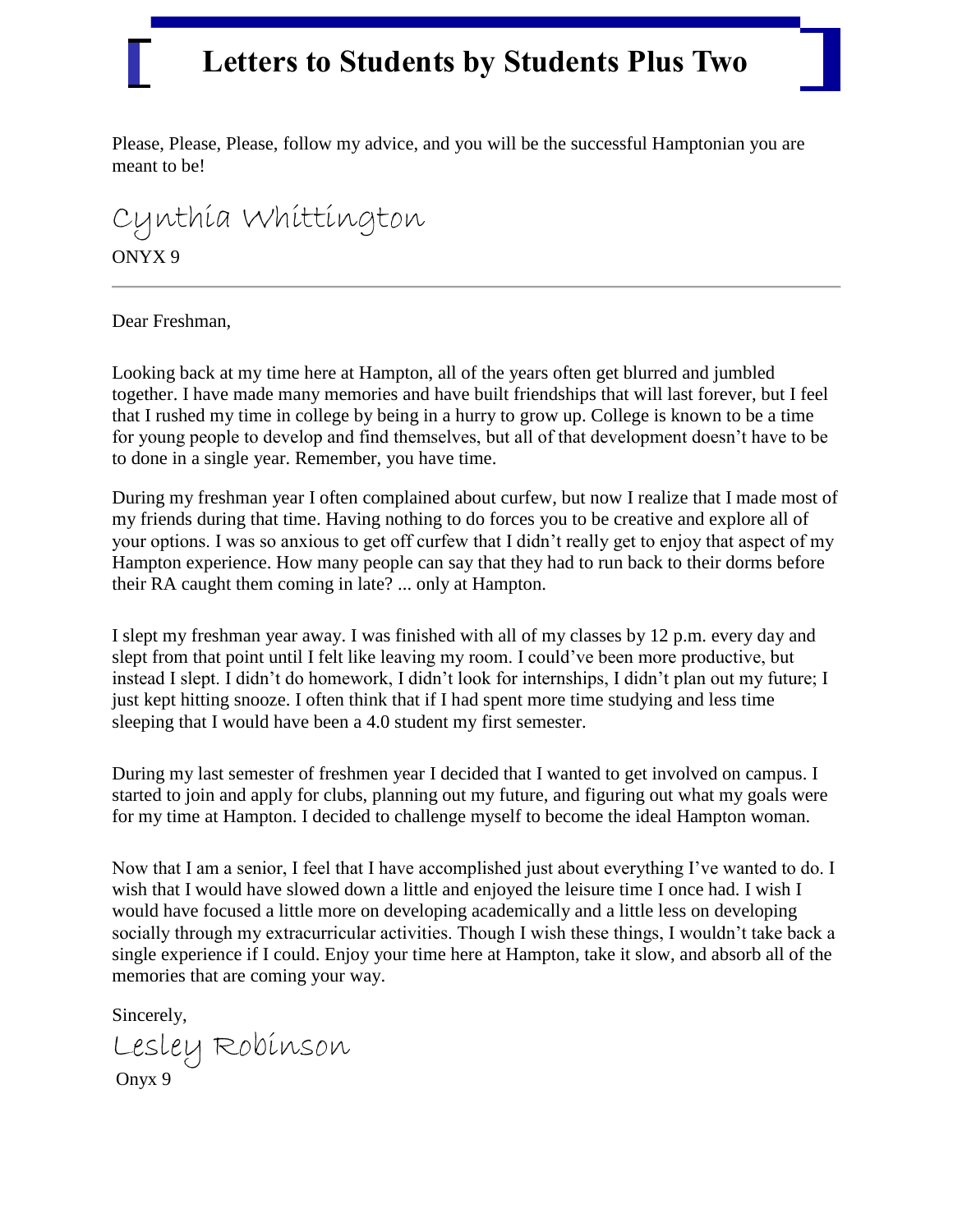Dear freshmen,

You are adults now but there is still much yet to be learned. Enjoy this time of discovery. There are many things that you will experience in the years to come. They will be both good and bad. I encourage you to embrace them because they will be what you remember most. At the end of the year the classes, seminars, and assemblies start to blend together but things that you enjoyed are what you will carry with you for the rest of your life. I really only have two things to share with you: find your true friends and take your time.

The people you meet will vary greatly. They will be familiar and unfamiliar, crazy and quiet, dazzling and baffling. The ones you choose to associate with will be a reflection of you as you grow. You may find that some of the relationships from your freshmen year may not last until graduation. You may find that you see yourself differently when you are with these people. The question to ask yourself is, do they make me a better person? College is a lot of fun. I have had the best experiences of my life here. That is largely attributable to the time I have spent with the group of friends I have taken the time to cultivate. Look for friends and relationships that challenge you, that make you want to be greater, that make you laugh. Your true friends are the ones that you can trust to have your back, the ones that will remind you to take a break from working every once in a while to go out. Your friends will push you out of your comfort zone. And you will do the same for them. The bonds you form here will take you farther than you can possibly imagine.

The other thing I would like you all to understand is to take your time. College speeds by whether we are talking about a semester or the entire 4 to 6 years. Things will seem to have passed in the blink of an eye. So soak it all in. Enjoy every second of it because you don't get to do it over. There is time to have the relationships and have fun and get the grades you need. It is a lot like driving, it's easier to react when you give yourself some time and slow down rather than speeding ahead. You should reflect on your past, enjoy your present and dream about your future.

This is an opportunity to reinvent yourself completely. College offers a blank slate. You need not be limited by anything that has happened to you before. You can be an honors student, a choir member, a fraternity brother or sorority sister, a band member, a student leader, a student government representative, a member of the Homecoming Court, whatever. You are allowed to follow whatever path you want, but the most important part is that you make sure it is what YOU want. Others may be funding your education but you are the one responsible for following through and earning your degree. There is no reason for you to be miserable doing so. College is way too expensive and life is too important to waste a moment of it. So have fun and make every second count.

Sincerely,

Benjamin Turman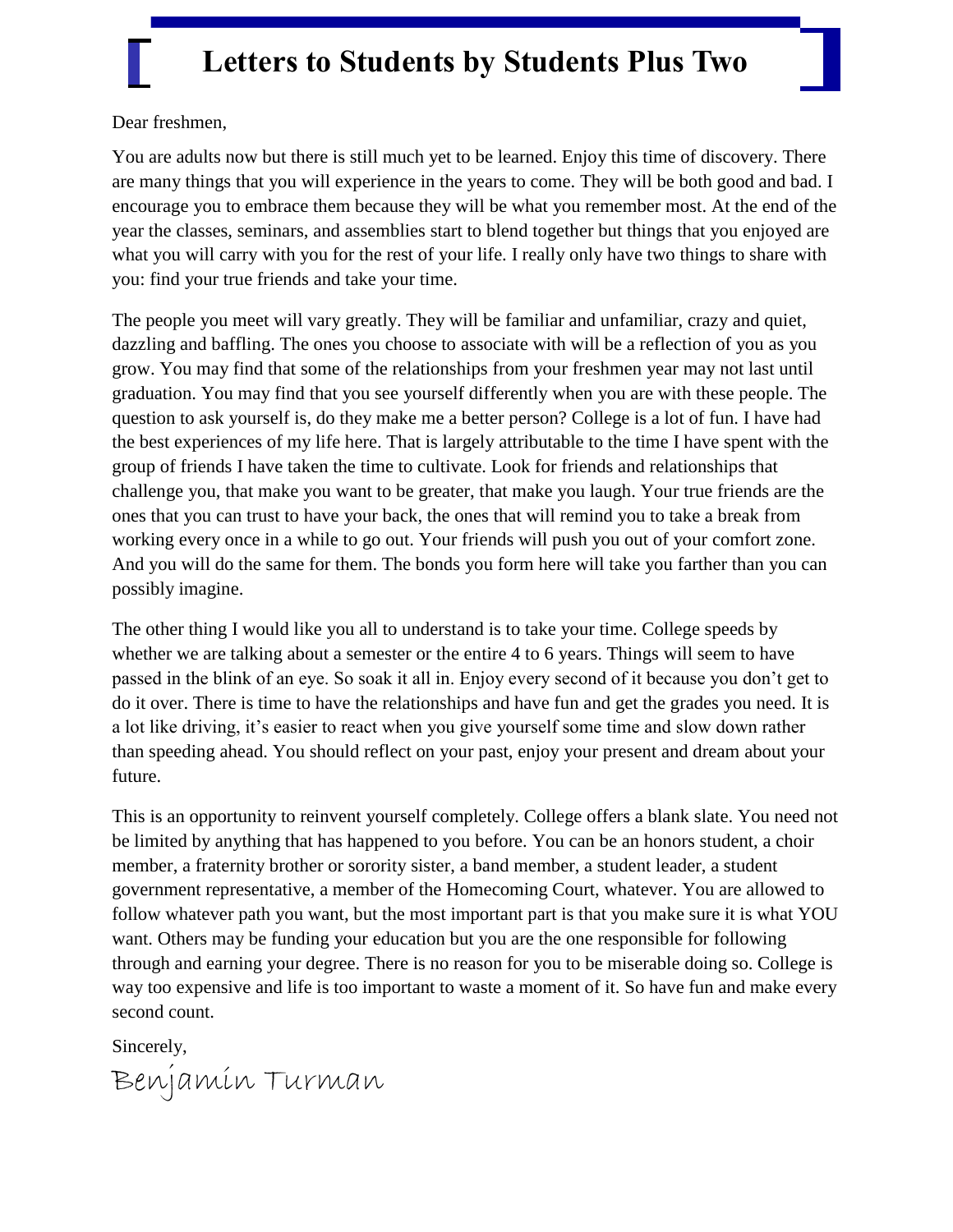Dear Freshmen,

Welcome to Hampton University! The next 4-6 years will be filled with many trials and obstacles, but the next 4-6 years of your life will be filled with more memories and learning experiences than you can imagine. I would like to share a summary of some of the best lessons I have learned while I have been here at Hampton.

Get comfortable with being uncomfortable. Your experience at Hampton will be whatever you make it. I encourage you to take advantage of the resources available to you to make your experience as memorable and beneficial as possible. In order to take advantage of some of the opportunities at Hampton, you will have to step outside of your comfort zone and try something new. When you begin to take on internships and leadership positions, you will have to learn how to adapt to being outside your comfort zone and find some level of comfort with being in uncomfortable or unfamiliar territory.

Prepare yourselves. The people you were friends with in pre-college and the people you are friends with during your first year will not necessarily be the same people you are friends with when you graduate or even next year. I encourage you not to sweat those changes. College is a time of extreme growth, and you will learn more about yourself than you can even imagine. Unfortunately, there is a possibility that the person you grow into will no longer match with the people your friends will grow into. However, I found that the people who are still with you after you go through that time of growth are the friends who will be in it for the long haul. So what does all of this mean for you? Do not under any circumstances allow the group of people you hang around be a threat or hindrance to your success. If your friends don't encourage you or challenge you to continuously improve, succeed, and be the best person you can be, they are not who you need in your immediate circle. A motivational speaker once told me that your salary will be the average of the salaries of your five closest friends. Think about it.

Finally, please have fun, but be smart. Be smart about the decisions you make in every aspect of your life. Every party is not meant for you, especially if there is a question of safety. Every fight during or after a party is not for you to watch – this is how people uninvolved in the original altercation end up in handcuffs or an ambulance. Although there will be times when you have to choose one or the other, do not make a habit of sacrificing your study habits for having fun or vice versa. Start working to manage your time and responsibilities effectively early, and you appreciate it so much more later on.

These are some of the best years of our lives, and they only come around once. Make the most of the experience in every way you can – spiritually, socially, academically, professionally, and personally. I wish you all the luck and blessings in the world. Enjoy, and welcome to your Home by the Sea!

Sincerely, Abriana Anderson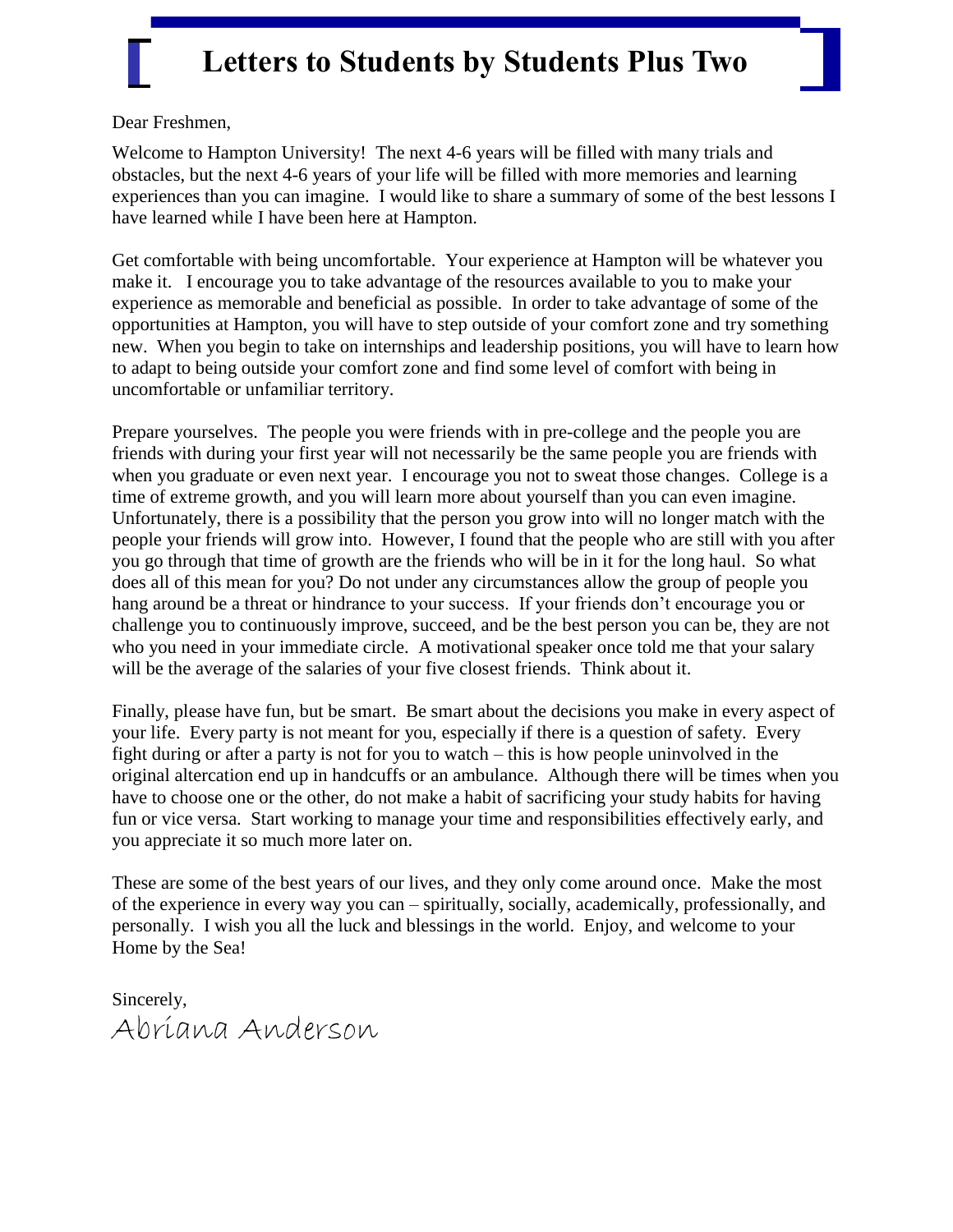Dear Onyx 10,

The moment you all have been anxiously awaiting is here –you are officially a freshman in college. This is your time to shine and you should shine brightly.

College is a place to spread your wings and grow. Where you can flex your intellectual muscles and soak in the knowledge and life experiences that surround you. Until now, school has been a requirement. College is a choice—a choice to further your education and build on your existing knowledge and life experiences. Maximize both your time and your money. Pick classes that interest you, study hard and manage your time effectively. There will be plenty of time to have fun.

Through the tenure at Hampton, you will be making decisions that will affect your life years from now. Make choices that are good for you; your field of study should be a direct reflection of you, not your parents or your friends. Get all the information you need to make good selections. Trust your judgment.

Now, be fearless and tackle your dreams head on! And don't forget to call your parents. They need to hear from you on a daily basis and not only when you need money!

Much love and God bless,

Domanique Jordan,

To My Fellow Hamptonians,

As you begin your journey through college, I hope you enjoy all the wonderful things that come your way. For many incoming freshmen, the college experience is a very important one. It is a time where students can gain their independence and become more responsible. Overall, my time at Hampton has been a wonderful, heartfelt, and memorable experience.

Throughout my matriculation, I have grown more as an individual. I have come in contact with magnificent professors and advisors. And, I have also made some great friends. I remember when I started out as a freshman. I was uncertain about what was to come and what my overall experience at Hampton would be like.

Through the years, I became more involved on campus through various activities such as the Hampton Script, NAACP, Student Support Services, Student Ambassadors, Delta Sigma Theta Sorority, Inc., and Honors College. The list can go on and on. I have been able to interact with others and learn more about myself, as well as, my peers. Hampton is what you make it. Remember to take advantage of this opportunity.

By being involved on campus, it gives you the chance to meet new people, network, and become an excellent leader. This school is full of talented, ambitious individuals who strive to be successful in all aspects of their lives. Believe in yourself, know your strengths and apply these attributes in everything that you do. Live your life to the fullest, because before you know it, you will be graduating and entering into the real world.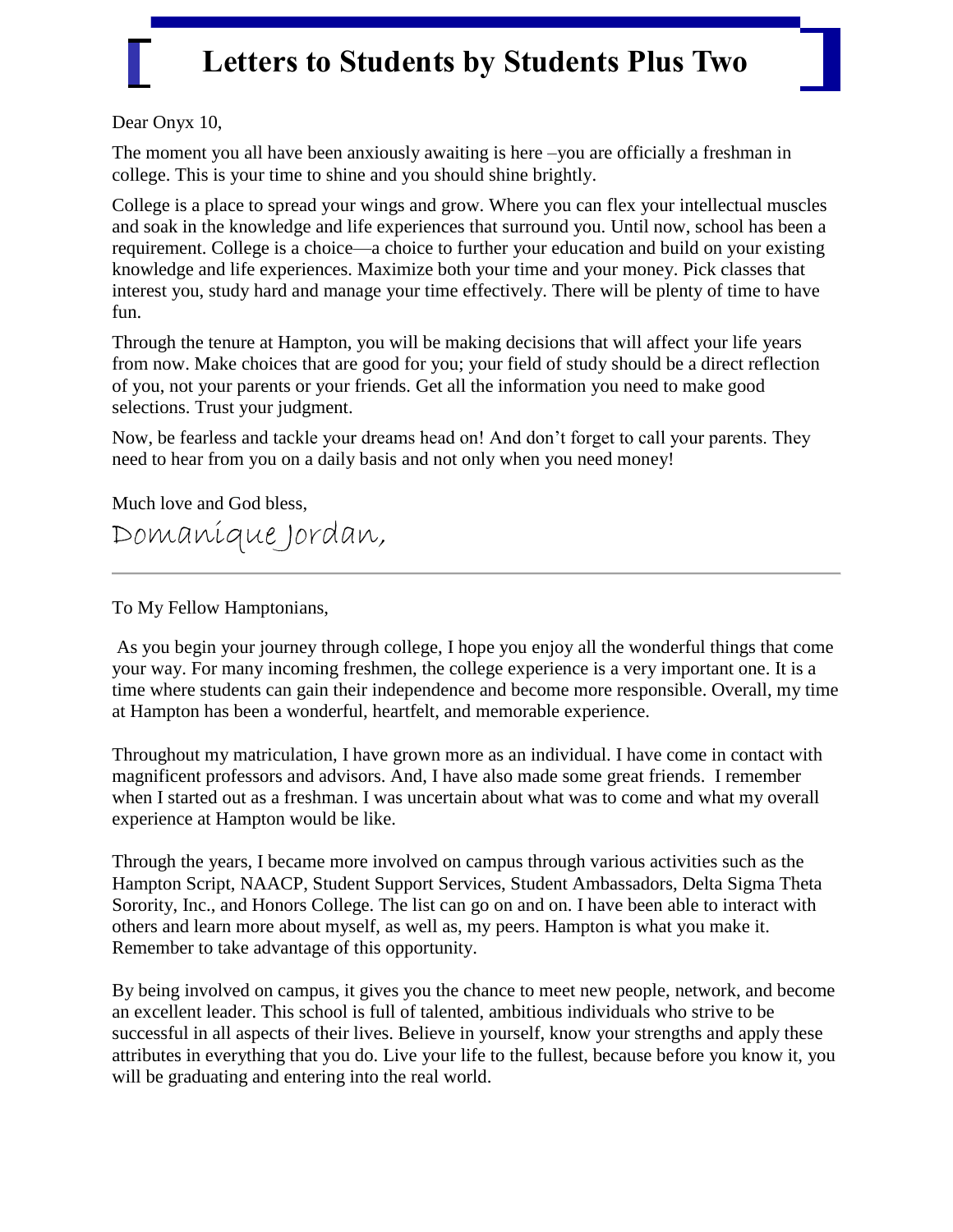I wish you all the best, Janiece Peterson

Dear freshman,

Welcome to Hampton University, your new home away from home. I can remember my freshman year like it was yesterday, believe me the time goes by very fast so enjoy every minute of it! Congratulations to all of you for taking this new step, you are starting a new chapter of your life and I guarantee if you face everything with a positive committed attitude you will get very far.

From freshman year to today I can definitely say Hampton has changed me for the better. My story is a little different to most, I'm actually an international student, born and raised in the Caribbean, so coming to Hampton was a huge deal. I had to leave my home and friends and move to a completely different country. Sounds scary? Of course it was, I was just as scared, if not more than you are right now, but rest assured these next few years will be the best of your life.

My first piece of advice to you is to get involved! I met some of my closest friends by joining organizations including Honors College, The Student Leadership Program, The Student Government and The Caribbean Pre Alumni council. Find a group that you're passionate about and I guarantee you will find people who are interested in the same things you are. Another thing to keep in mind is balance, I'm all about getting the grades and being at the top of your class however you need some down time, just to relax your mind and keep sane!!! Now don't overdo it, not every Holland jam is for you, but remember to balance.

Lastly, I would say to keep a positive attitude at all times, Hampton is what you make it, so if you stay in your room all day and complain about how boring life is, it will only get worse, get out and have fun, meet people, network, join clubs remember to always look at the brighter side of life, we are all so blessed to be here, many wish to be in your spot and many are waiting to see you fall, prove them all wrong. Once you do your best and believe in yourself you will go further than you can even imagine. Make me proud Onyx X!

All the best, Tahnya Pascall

#### Dear Freshmen:

This letter was very difficult to write when I viewed it as me giving you advice, but when I reflected on the advice I would give myself as a freshman, words flowed instantly. First, I will begin to say my letter is not one size fits all, and isn't neglecting anyone's alternative path. This is just what I wanted to know as I walked in the Home by the Sea for the first time. I know many of us didn't have the luxury to start over but I did. I attended my first freshman year at a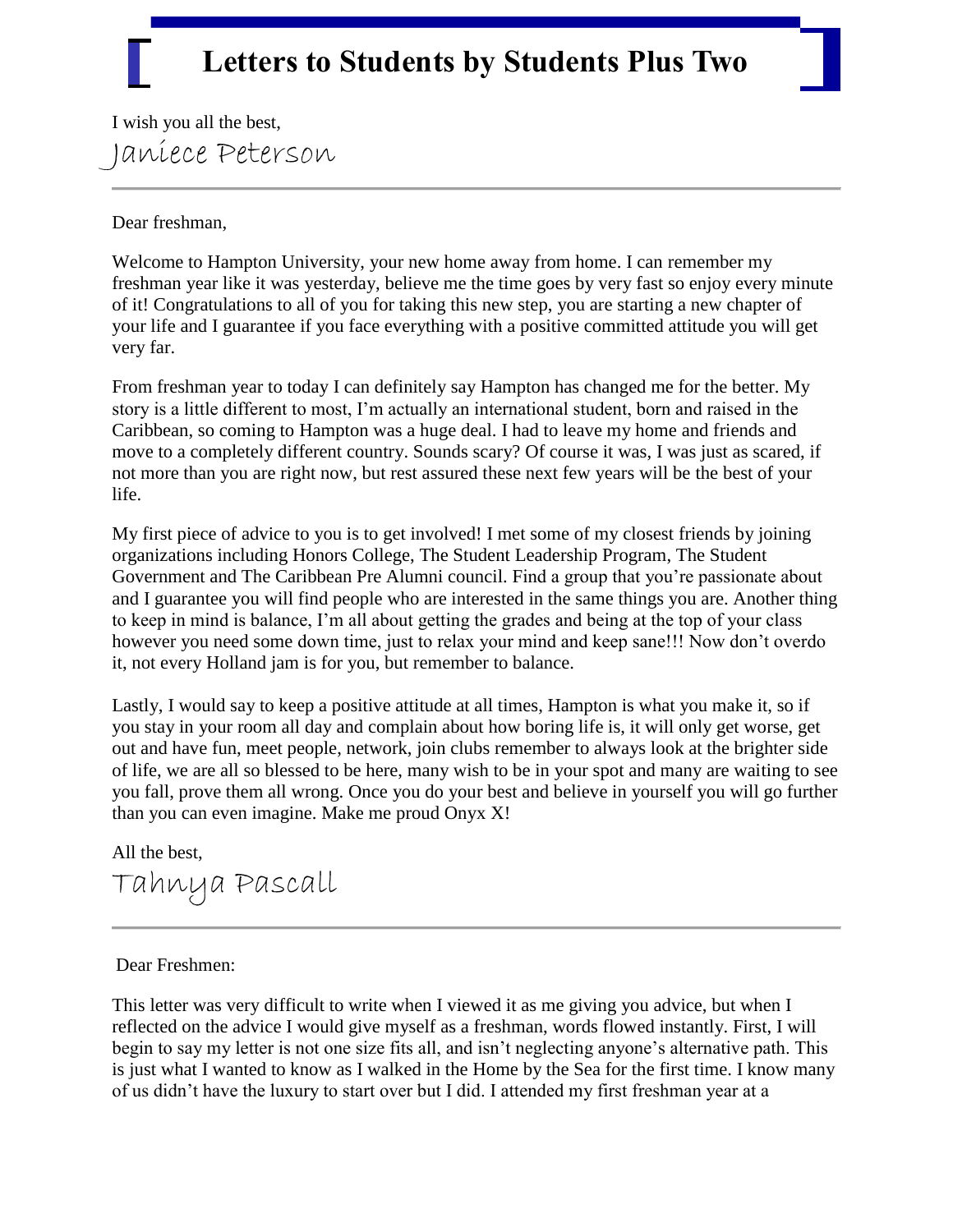University in Canada, but I got a second chance to start a new one in Hampton University.

My first freshman year in Canada was a bust, I almost failed all my classes but I did learn a few things that helped me in my second freshman year at Hampton. In this fresh start I wiped my slate clean. I didn't transfer my credits, I wanted to prove to myself I could be good in school. First thing I learned was that not everyone has your best interest at heart. If you came to the university to succeed then not everyone will support you in doing so. So choose your friends wisely. For example, choose a friend that will hear you when you say "I can't go out tonight I have to finish this," than a friend who will say "dang! Really you're so boring just come out you will finish it later." This leads me to my second advice, know your goal. Have you ever heard of this quote, "If you don't know where you're going, any road will take you there." So know what you want to get out of this University experience, or you will be sorry. Third, if you have a goal then you will develop will power. Will power will determine your grades, and success. I always say I would rather struggle now and then party later when I actually have money to enjoy it. That is why I don't stress myself when I miss a party. If I don't have enough money I don't go.

Lastly, is determine if this is your end goal. If you would want more than a bachelors, if so then do it now while you are in your 20's. Either masters or Ph.D. don't wait till later because things get in the way. I always say I would rather struggle in my 20's than in my 30's or 40's and unfortunately some 50's. Here is a fun fact, high-school graduates make \$1,304,000, bachelor's degree \$2,268,000, master's degree make \$2,671,000, doctorate \$3,252,000 and lastly professional degree make \$3,648,000.

This is all in your entire lifetime. So as you can see if you go for Doctorate and higher you will make 2 million more than a high school graduate and 1 million more than a bachelor degree holder. All I can say is look at how many shoes you can buy. Anyway, if you would like the high achiever path, then research opportunities and studying for standardized test is a must, so start early. I wish I started in freshmen year. Oh well! I hope this helps you.

Sincerely, Barbara Njuguna

#### Dear Onyx X,

I would like to personally welcome you to our Home by the Sea! This new chapter of your life might come with many mixed emotions. Whether you're excited, careless, overwhelmed, anxious, regretful, or prepared just know that the odds are in your favor. First off, you're at the best University ever with the best student body and staff. Secondly, you are Onyx, the chosen class! And last, but not least, this new chapter gives you a blank slate allowing you to start anew. You have many opportunities at your fingertips. You can either take the beginning of the rest of your life by the reigns and run with it, stay at a standstill, or fall under pressure. The choice is yours.

You have made the right decision to attend Hampton University. You will receive a quality education from Professors that genuinely care about your future endeavors. I know it's probably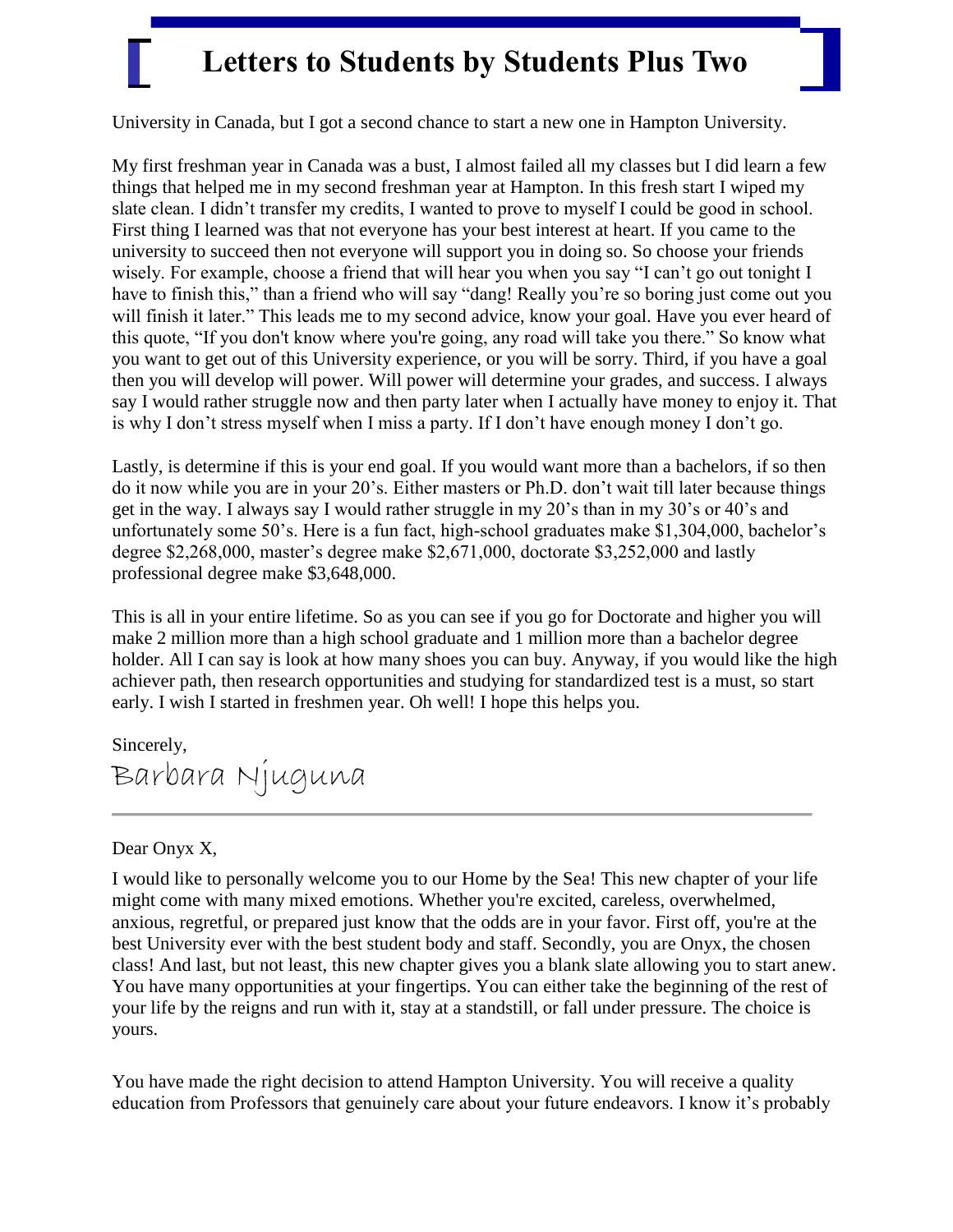been stated so many times that it sounds like an old record, but I can't stress the importance of making freshman year count. General Education courses are like padding for the rest of your college tenure. If you strive to do good (like straight A's good) freshman year, then when it comes to those harder higher level courses you'll have something to fall on. So don't just show up to class, actually be engaged in the lecture or discussion, seek help and take time to study. The most important piece of advice I can give is to become acquainted with your professor and build a professional relationship. This will not only help in the classroom, but it will also get you far outside of the classroom. Hampton Professors don't just live and breathe Hampton. They have outside professions and connections. If an opportunity presents itself, then you want a professor to remember your name and work. You also want a quality recommendation for any opportunities that you seek for yourself. So when you begin to dwell on the increasing amount of college tuition, just remember that it all pays for itself in the end.

However, life at Hampton would be dull without friends and fun. Here's another age old phrase, Hampton is what you make it. That's definitely an oldie, but goodie. Hampton has so much to offer outside of the classroom. There are many clubs and organizations that you can pursue. Step out of your box; take chances, risk losing because in the end you will win. Not only will organizations look good on your resume, but they will also lead you to meeting new people. Networking and making connections with people at Hampton is a necessity. We all strive to be bigger and better after Hampton and someone you meet here might be your business partner in the future. Don't get so stuck on your group of friends that you first met that you don't go out and build relationships with others. But besides all the academic benefits and networking opportunities, joining different organizations is fun. Get out of your room, take a break from studying, and get involved.

Everything will not please every student. Someone will disagree with something, it's inevitable. Almost every student has a love-hate relationship with Hampton. The administration being seemingly overzealous about rules, the infamous Hampton run-around, and the never-ending work load. But at the end of the day (or at least by senior year) you will realize the good always outweighs the bad. In actuality, the bad only built character, work ethic, and time management. The reward is always greater than the challenge.

Sincerely, Simone Summers

#### Dear freshman,

I bet sometime in your life you heard someone mention that college is where you go to find yourself. I know because I hear the same thing all of the time. When I stepped onto Hampton's campus in 2010, I knew Hampton was the place that I was going to find myself. I thought I would come to Hampton and, four years later, I would walk across the stage at graduation knowing exactly who I was and where I wanted to go in life. However, now I know it takes a lot of courage, wrong turns, and hard work to find yourself. In fact, I wouldn't call it "finding" yourself" at all. "Shaping" is more accurate because the obstacles you tackle and the people you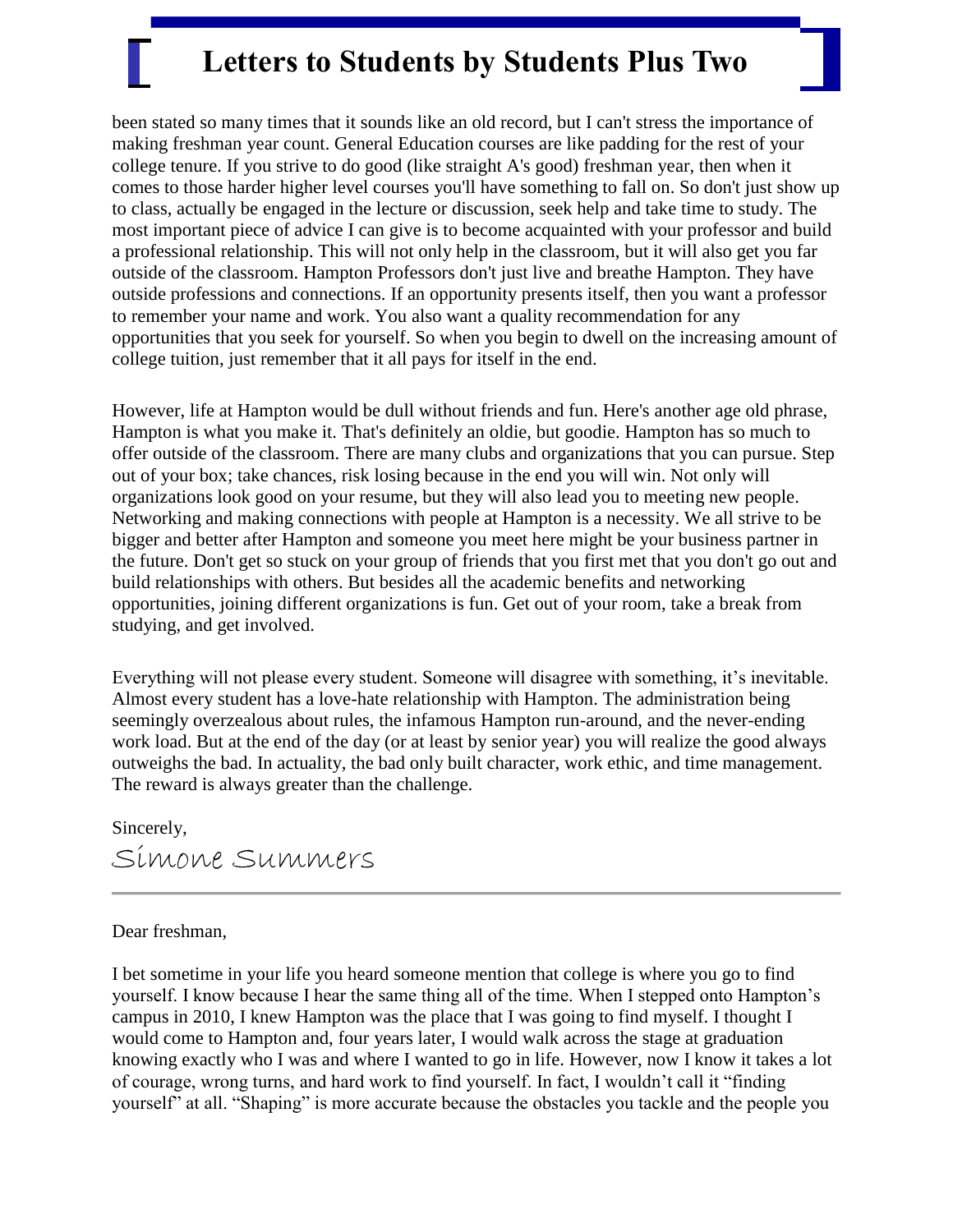meet in college will impact and help shape you into the person you will be when you graduate from Hampton. Not only will the events and the people shape you, but you will learn more about yourself than you thought possible. However, you have to be willing to take risks in order to mold yourself into the best person you can be.

As a fellow Hamptonian, I would like you to become the best you can be; as a senior, I will share this with you, some of the most meaningful experiences you will have at Hampton will occur outside of the classroom, so seek out extracurricular activities. Do not be afraid to step out of your comfort zone by participating in activities without your core group of friends. Although it is comforting to attend meetings with a good friend by your side, your friends may not be willing to go to every meeting with you and you should not limit yourself. Remember that you are on a journey to shape yourself, so invest in activities and programs that interest you and will enhance your best qualities.

While you are on this journey, you will discover who your true friends are, you will learn how to be a true friend to someone else, and you might even have your heart broken. Remember that everything happens for a reason and every encounter you make, every experience you take will impact you and play a role in molding you.

I wish you the best,

Jennifer Perry

Dear Freshmen,

I have been waiting patiently for the day that I could instill most of what I've learned to the freshmen class. First of all, there is so much potential in you. You have the power to do and change whatever you want and do not let anyone tell you anything else. Second, there is so much you do not know which is why it pays to listen not only to your professors but to the upperclassmen. They have been there before and for some it happened very recently so take what they tell you and use it to your advantage.

One thing that I would repeat given the chance is to introduce myself to just about everyone I met. Even if you never talk to the person again, they know your face and it helps to build a network for just about anything you may need, from tutoring, to professors, and eventually, internships to jobs. It is very real and I am happy to be reaping those benefits now.

One thing that I would do over again is better plan my four years. It pays to initially seek out your advisor not just when you need to register for spring semester or next year's courses. They are there to help you and keep you on the right track. It is advantageous to take the time to sit down and plan out the next four years of undergraduate school so that you do not have surprises or make room for some just in case and have a failsafe. This is especially wise if you have a minor or two.

What I wish I could have done in my tenure here was do more things that I liked to do and try more things. I had my foot in almost every facet on campus but I still feel like I was missing out on a few things just for the fun of it because it felt like these may be my last chance. But also I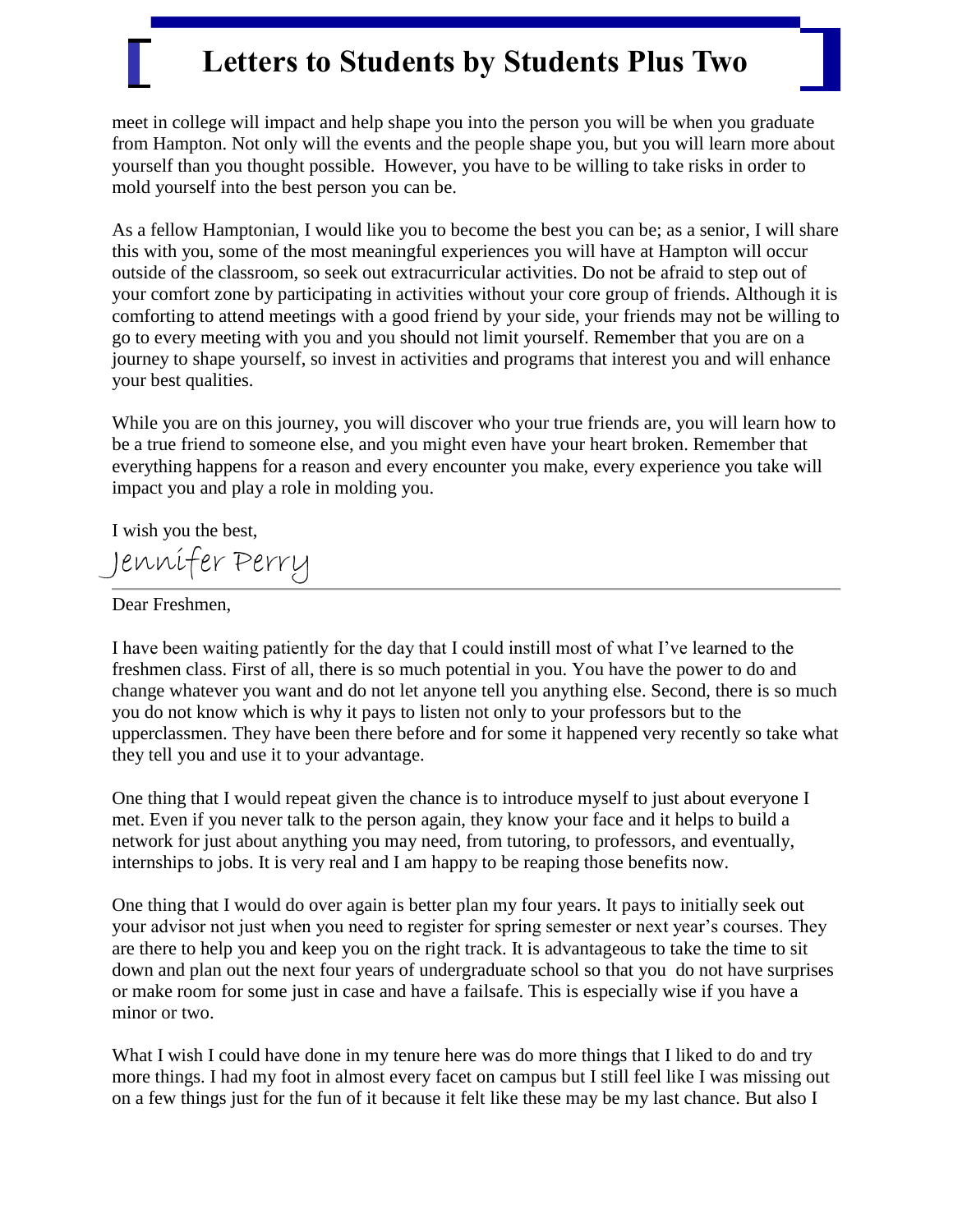wish I had had more time to do electives that I wanted to do that were outside of my major. When it comes down to it, now is the time to try new things and open up your mind and dabble in things you may be into academically. This atmosphere is about finding yourself and shape the Hampton woman or man that you will eventually become.

Truly yours, Sarah J. Berryhill

#### DEAR ONYX 10 BABIES!!

As a senior and fellow member Onyx, I welcome you all to our "Home by the Sea," Hampton University! I am your Student Government Association Student Representative to the Board of Trustees for this academic school year and I challenge you all to make the best of your college experience here at Hampton University. As you all settle down on campus and overcome the awkward transition from high school to college and leaving your family, take this time to reflect on your accomplishments thus far in your life and use those similar motivating factors to promote personal growth, maturity, responsibility, academic achievement, social involvement on campus, and meeting new friends along the way! Remember you came to college for an education, but you will also experience some of the best few years of your life! TAKE ADVANTAGE OF ALL OF YOUR OPPORTUNITIES!

After reflecting on my tenure here at HU, my achievements came from learning to balance school, extracurricular activities, and TURN UPS! You will not always make every party or kickback you are invited to or hear of because it is important to prioritize your goals and remember that your diploma is your ultimate goal for attending school. Personally, I always enjoyed partying more after I completed all my work for the week/day. Once I finish all my work, then that gives me the rest of my time to attend social events and have fun without worrying about work and studying because I have already handled my responsibilities. Staying organized is the best way to allow yourself to stay focused and able to balance your school and personal/social life. PLEASE USE A PLANNER to write all your homework down and any other important events throughout the week so you can stay on top of your business and reduce the stress of being overwhelmed or procrastinating! My planner was my best friend and life throughout college because I wrote everything down and was able to manage my schedule better that way to eliminate taking on too many activities and obligations.

The key to success in college is simple- study, stay organized, stay focused, and balance your time effectively- so you can work and play as much as possible and still enjoy your time when doing so! GOOD LUCK this year and do not be afraid to get involved, study hard, and play hard! Your freshman year sets the tone for your future years in college and is important that you take advantage of any opportunities provided to you or provided through your own personal means! Once again, enjoy these next few years and remember it is the YEAR OF ONYX!!!!!

Love your fellow Hamptonian,

April Jones SGA Student Trustee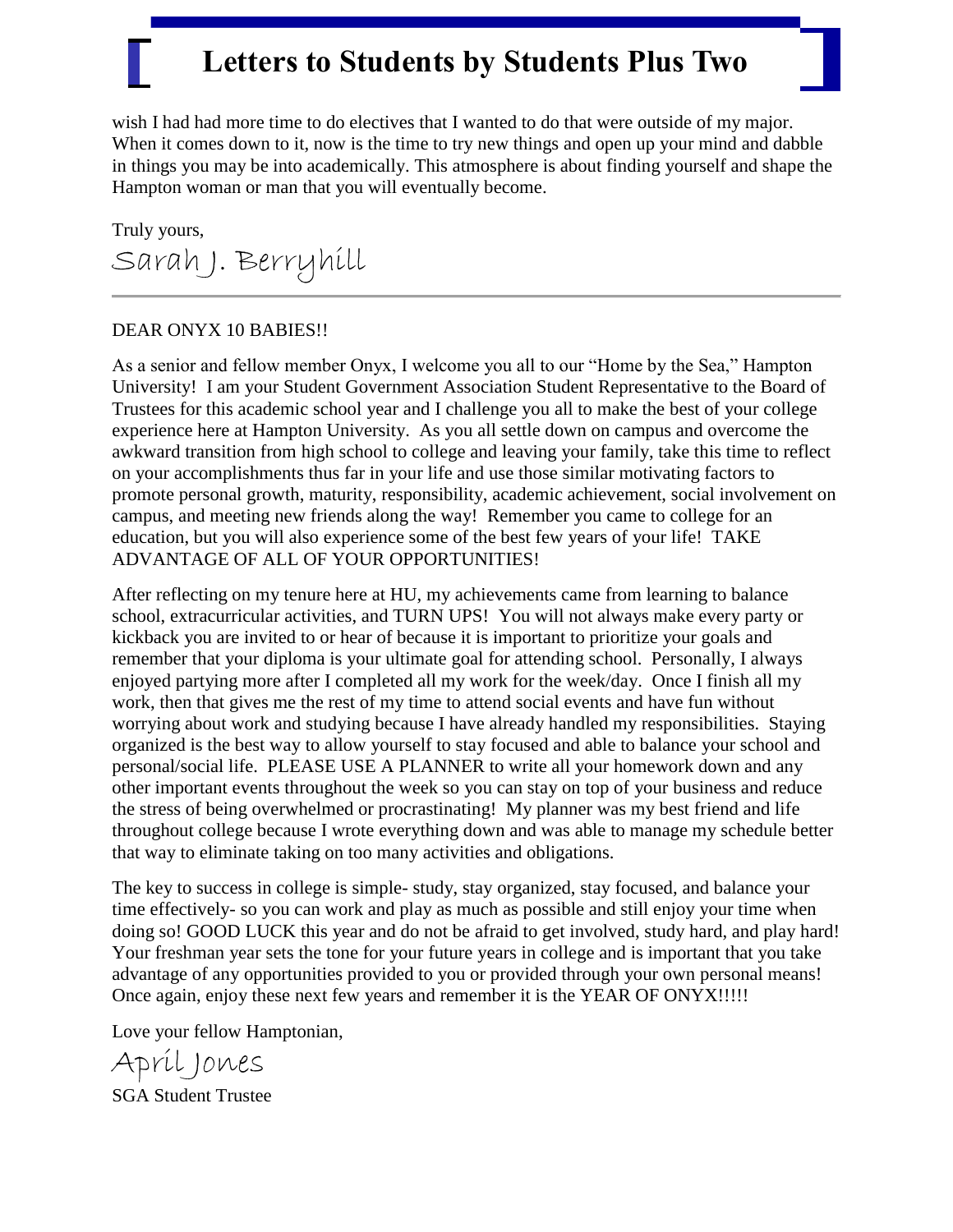Dear Potential Honors Scholars,

#### **I**. **So you are in college!!**

For many, this will be your first college honors class. Therefore, a review of the orientation to college honors classes and college life seems appropriate at this time so that many of your questions and concerns can be addressed and clarified. People often think that college is an extension of high school. It is not. Some think that the skills developed in high school will get them through college. This too is incorrect. College is very different from high school. There are many reasons for the difference, but most significant is that **college is for adult learners.** Adults choose to attend college; high school is mandatory to age 16 years. A second difference is **in college the time requirements are drastically reduced.** For example, high school classes are for a 9 month year; the college semester is just 16 weeks or 8 weeks in summer. High School classes are everyday; college classes meet often 2 to 3 times a week. Combining the element of choice with reduced time in class, more focused thinking and reasoning while in class is needed to accomplish the requirements of the class or the curriculum.

These two primary reasons lead to some secondary reasons for college classroom attendance and participation to be different than high school. While in high school, living at home with family and friends, the reality of independent living and community responsibility are often not a concern of the student. Often high school students have a carefree life with social relationships as their principal "problem." Few adult students live such a carefree life. College students thus often want/need class work to be challenging, relevant, and applicable to future life endeavors. This desire Dear Potential Honors Scholars,

#### **I**. **So you are in college!!**

For many, this will be your first college honors class. Therefore, a review of the orientation to college honors classes and college life seems appropriate at this time so that many of your questions and concerns can be addressed and clarified. People often think that college is an extension of high school. It is not. Some think that the skills developed in high school will get them through college. This too is incorrect. College is very different from high school. There are many reasons for the difference, but most significant is that **college is for adult learners.** Adults choose to attend college; high school is mandatory to age 16 years. A second difference is **in college the time requirements are drastically reduced.** For example, high school classes are for a 9 month year; the college semester is just 16 weeks or 8 weeks in summer. High School classes are everyday; college classes meet often 2 to 3 times a week. Combining the element of choice with reduced time in class, more focused thinking and reasoning while in class is needed to accomplish the requirements of the class or the curriculum.

These two primary reasons lead to some secondary reasons for college classroom attendance and participation to be different than high school. While in high school, living at home with family and friends, the reality of independent living and community responsibility are often not a concern of the student. Often high school students have a carefree life with social relationships as their principal "problem." Few adult students live such a carefree life. College students thus often want/need class work to be challenging, relevant, and applicable to future life endeavors. This desire for applicability of classroom work is another concern that was not present in high school.

I hope this orientation message is painting the picture that attending classes as an adult is quite different and far more complicated than most students experienced when they attended high school. For example, when most students attended high school classes, the goal was only to pass just enough to get through it, since few questioned if or how the material would benefit their career lives. In fact, many knew that they would never see the material, so if they just gave the right answer, everybody would be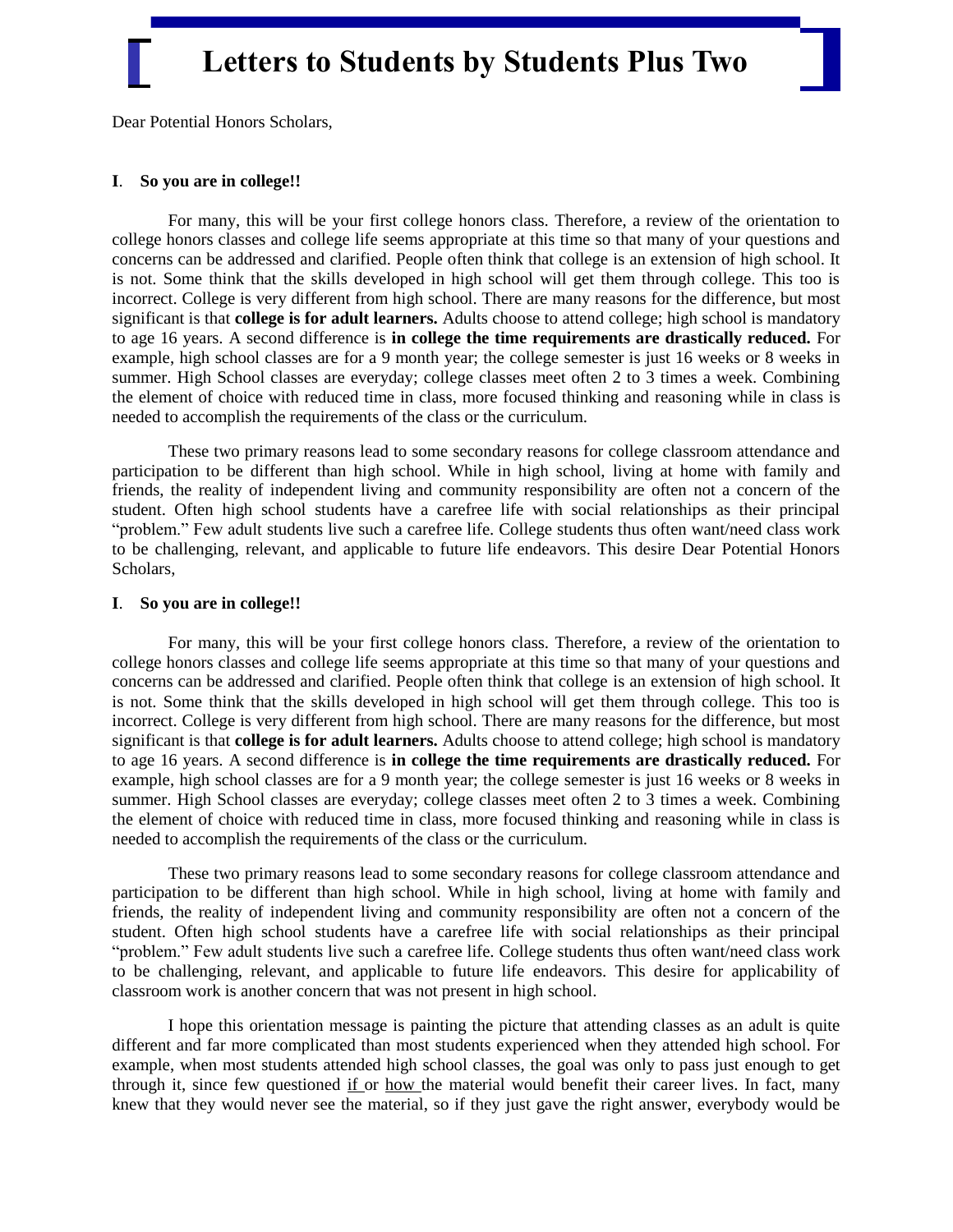happy. As you attend college, passing can no longer be the focus. Mature college adult learners need and hopefully want to learn the material and develop needed skills.

A focus on learning moves the adult learner away from two primary cognitive skills developed in high school, memorization and seeking the right answer as the key to passing classes. Memorization will not be sufficient for successfully mastering most college classes. In fact, memorization is not a cognitive skill required for most college classes. **The cognitive skills for college classes are understanding or comprehending, categorizing, prioritizing, analyzing, and evaluating, to name a few.** These skills, once developed and incorporated into the student's cognitive skill repertoire, are extremely important and have the added advantage that they are useful in career, family, and community life. In addition to increasing the cognitive repertoire, college students must seek justifiable solutions rather than right answers.

While all students have chosen to attend college, few are prepared to change their way of thinking. In fact, many think that they can attend college, pass, and move forward without any changes in what they think or how they think. This idea must be examined, especially in light of the increased need for a college degree to advance. Truthfully, few have actively come to college to change their thinking.

Many will actively resist. But to successfully navigate the college curriculum, all students must change their thinking and reasoning skills. Those who do not change their thinking will have a harder than necessary time in advancing. College graduates, even some non-graduates, think and know more than people who only attended high school. In fact, the basic purpose of college is to increase the range and focus of the kinds of issues and ideas that students address. Colleges are designed to teach and students come to learn more information and to explore this information in greater depth than possible in high school. **A flexible, analytical thinking mind can be a byproduct of a college education.**

#### **II. What can I expect to learn?**

Honors students can expect to learn how to think and reason like a social scientist while participating in this class. Scientific thinking is different from the kinds of thinking most people do every day.

 The primary difference between scientific thinking is evidence based. You must have empirical or concrete evidence to validate the basis of your reasoning. Empirical evidence must be verified through the senses or you must be able to see, hear, smell, taste or touch the objects of interests. It cannot be based in speculation or everyday thinking. "Speculations are thoughts and ideas that may be unique to you, that you can think about in your head, and in your mind." This information is what you think; no one else has to share your speculation. It's your opinion. Lots of people do speculative thinking all the time. While appropriate somewhere else, it is not appropriate in honors classes. The purpose of this college class is to move the student away from pure speculation. The class seeks to get the student to use the power of scientific thinking to make more informed thinking and reasoning decisions using research and empirical data of the discussion.

#### **III. Classroom Culture**

 Every class has a unique culture. The culture of this class has been characterized by former students as "different" from other classes, so some explanation and rationale is needed. First, this is a participatory class. Every student is expected to talk. As a teacher interested in learning, *I know that learning happens when students talk, not when the teacher talks. Therefore, students must talk to learn.*

 To have a constructive class session, all students must read assigned materials prior to attending class. That way, students are prepared to explore what they have read or comprehended while outside of class. Without student discussion, students are not engaged. Without student engagement, students are in